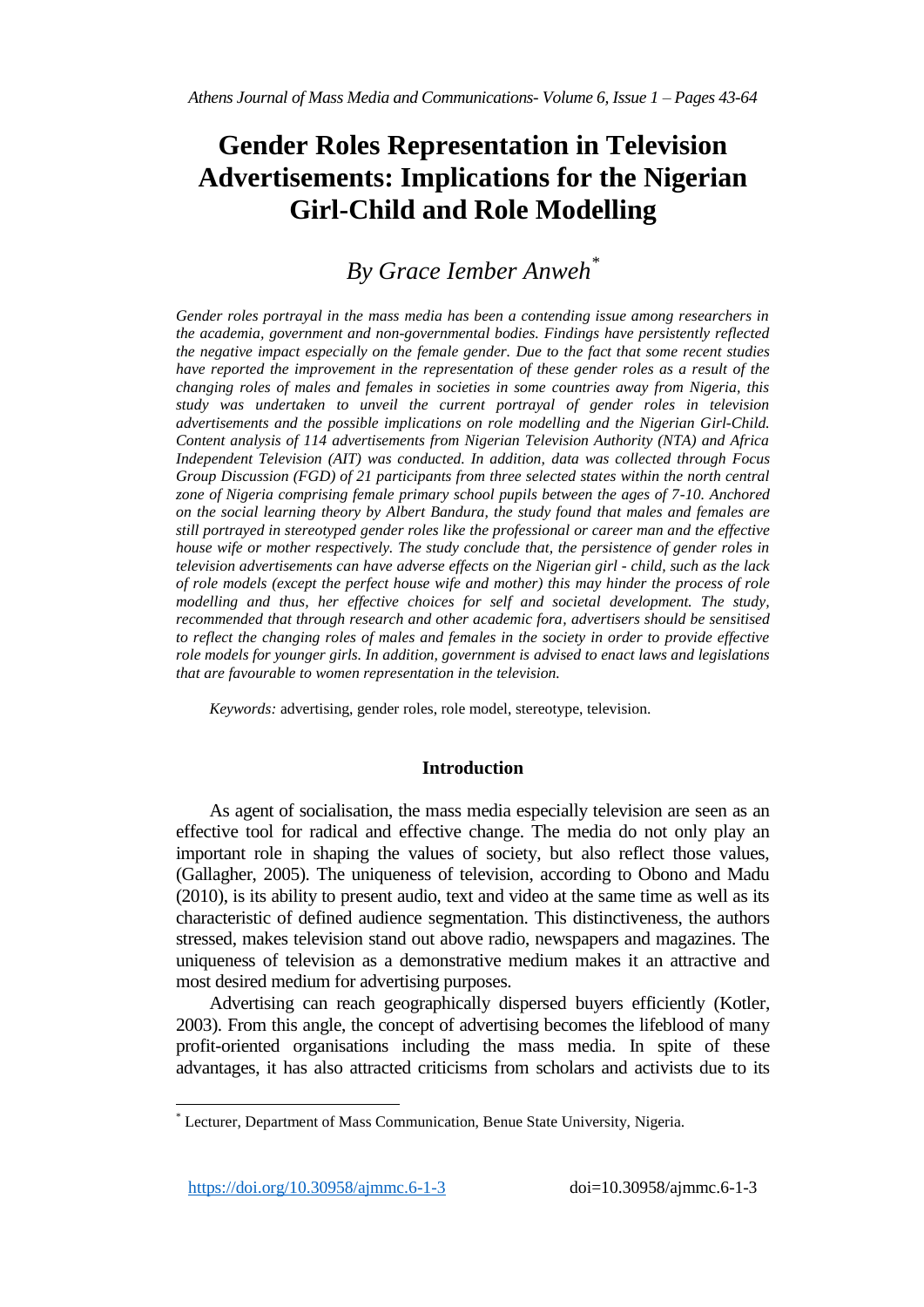perceived adverse effects on society. One of the most emphasised issues is that of gender and gender roles representation and how it affects males and females but especially females (Brodolini, Giomi, Sansonetti & Tota, 2013; DiSalvatore, 2010; Gunter, 1995). The controversial representation of gender roles in the mass media formed one of the major reasons for the adoption of the Beijing Platform for Action (BPFA) unanimously by 189 member states of the United Nations at the Fourth World Conference on Women in 1995 (Gallagher, 2005). The platform, the author maintained, cited media as one of the twelve "critical areas of concern." The BPFA's section J is dedicated to Women and the Media with two strategic objectives, one of which is to promote a balanced and non-stereotyped portrayal of women in the media (Gallagher, 2005). But whether this declaration has been followed judiciously by member countries is a question begging for answer.

It is documented that, through advertising, television sells values and attitudes to its target audiences thus influencing their life choices (Dilogini & Shivany, 2015; Khandai & Agrawal, 2012). Women are often represented in traditional roles as social beings such as housewives/homemakers/mothers or general caregivers, clerks or receptionists, sex objects and objects for decoration while men are portrayed as authoritative figures, the bread winner, ultimate possessor of power and endowed with the ability to think logically etc. (Ngari, 2013; Espinar-Ruiz & González-Díaz, 2012; George & Uhlenbrock, 2010; Gunter, 1995). Other recent studies such as those of Moorthi, Subhadip and Pansari (2014) conducted in India have however reported improvement in the portrayal of gender roles. They observed that there is a deviation from the norms of traditional roles for men and women, to current images reflecting modern men and women in societies. Other studies such as those of Holtzhausen, Jordaan and North (2011) in South Africa found that women are no longer portrayed as sex objects.

While on the surface these images in advertisements may appear harmless, a critical analysis may prove otherwise. By implication, role modelling is necessary to facilitate children's advancement or integration into society. A child with an effective role model may grow up to be more useful to society than one lacking this. Some researchers such as DiSalvatore (2010) lent credence to this when they observed that the reinforcement of such stereotypical roles hinders the different sexes from nurturing and exhibiting inherent potentials that could be beneficial to society. The importance of role modelling prompted Ruth Sealy and Val Singh's (2008) conclusion in their study that "Organisations and those involved in preparing future leaders need to recognise the importance of role modelling as an integral process in the identity construction and development of both women and men leaders and in the women and men who follow after them."

With the above background situating the images of males and females as portrayed in television advertising with its ability to influence norms and values, and the importance of role modelling and identity formation especially for younger ones, we ask ourselves, what then is the situation in Nigeria? Most studies done are outside Nigeria, with those in Nigeria concentrating more on the images of women in the print media. Thus, this study investigates how gender roles are represented in television advertisements and the possible implications for the Nigerian girl-child and the place of role modelling.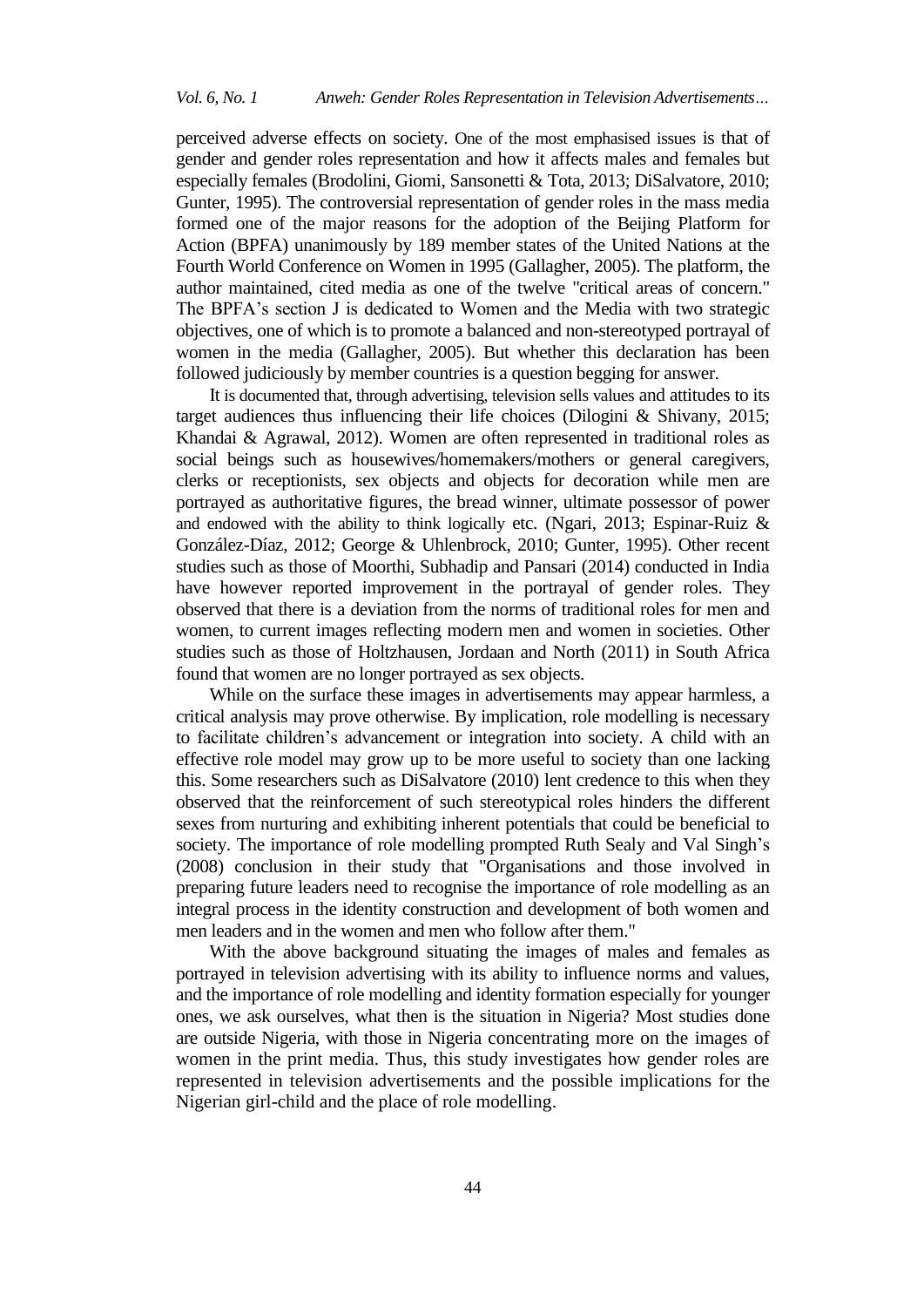The following are the specific objectives guiding the study.

- 1. To know the ways gender roles are represented in television advertisements.
- 2. To ascertain whether differences exist between the portrayal of males and females in television advertisements.
- 3. To establish the implications of television gender roles portrayal for role modelling and the Nigerian girl-child.

## **Research Hypothesis**

Ho. There are no significant differences in the representation of males and females in television advertisements.

## **Concepts Clarification and Review of Literature**

# **Gender Role/Stereotypes and Portrayal in Television Advertising**

Bem (1981) in Chalabaev, Sarrazin, Fontayne, Boich'e, and Cl'ement-Guillotin (2013) considered gender as the endorsement of traits and behaviours that characterise males (e.g., leadership, independence and aggressiveness) and females (e.g., sensitivity, sweetness, childcare). Roles becomes the specific activity(ies) assigned to a particular sex which they are expected to adhere to in order to be clearly differentiated from the opposite sex for example, the role of a woman is to be a wife and care for anything that has to do with the home. If a woman must work, then her duty is to be a receptionist or secretary in order to enhance the organisation's aesthetic image. This become stereotypes which Brodolini et al. (2013) defined as preconceived ideas, whereby males and females are arbitrarily assigned characteristics and roles determined and limited by their sex thereby forcing individuals to adhere to predetermined gender roles just because of their sex and regardless of their natural predispositions.

While advertising is recognised for its prominent roles in boosting and oiling the wheels of the economies of nations, there has been a general outcry from some quarters regarding the harmful nature of advertising to the same environments it is making efforts to improve. Most prominent is the role it plays in reinforcing gender roles and stereotypes that result in harmful effects on some groups in the society especially the female gender. Representation of gender roles varies depending on the society and cultural norms, but there are particular themes that have similar description characterising the female and male gender. Holtzhausen, Jordaan and North (2011) outlined some of the commonest themes in advertising especially with regards to the female gender roles. These include: **Decorative** and **Homemaker**, **Sex object** and **Social being**, **Wife/mother** and **Product user**. Some recent studies indicate a representation of women more as housewives, and mothers whose role is specifically to raise children (Ngari, 2013) while a study by Ali and Shahwar (2011) on "Men, Women and TV Ads: The Representation of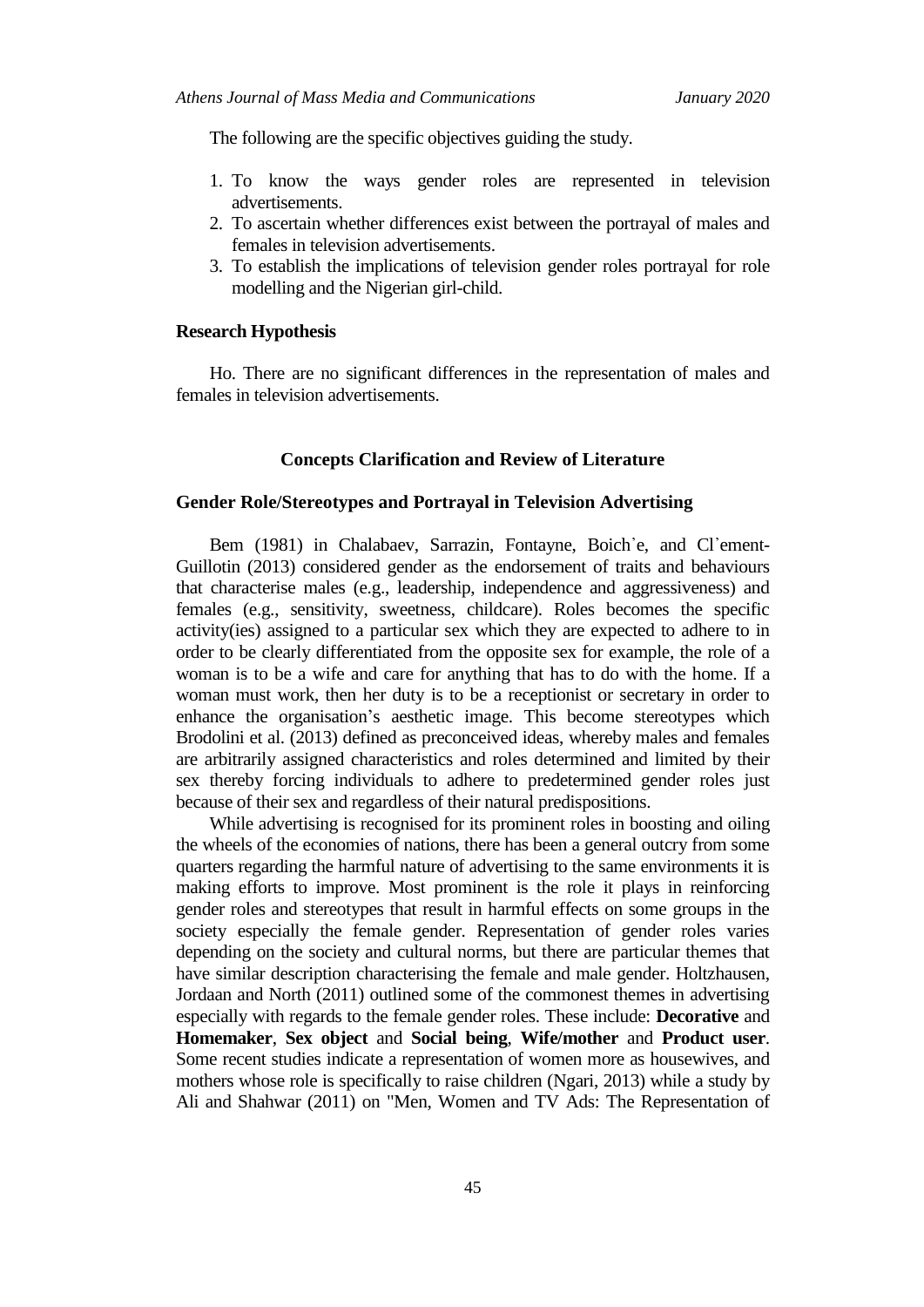Men and Women in the Advertisements of Pakistani Electronic Media" also showed an imbalance in the representation of males and females with the females on the negative side*.* A problematic aspect of advertising identified by Brodolini et al. (2013) remains the sexual objectification of the female body where more women than males are dressed in revealing clothing, with bodily postures or facial expressions that imply sexual readiness (Espinar-Ruiz & González-Díaz, 2012; Holtzhausen et al., 2011). These gender roles were reinforced by the media in line with cultural patterns of the society.

Over the years, however, women status's improved greatly in terms of education and work outside the home. More women are now in different kinds of professions including those once considered the strict domains for men. Consequently, it is expected that the trend in women's representation in advertising also reflects their new status in society. Yet, some authors have argued that women are still portrayed with emphasis on the traditional roles (Ali, Ali, Kumar, Hafeez & Ghufran, 2012). Even where women were featured in professional roles in advertising, it was rather in a negative than positive angle of uplifting women (Brodolini et al., 2013). Hence, with this recognition of the communication media as a critical area of concern in women᾽s empowerment and societal development, it should be a thing of concern that the media in Nigeria may still be dominated by stereotyped portrayal of negative images of men and women which may hinder the development of insightful future leaders.

# **Television and Advertising in Nigeria: A Marriage of Convenience**

The marriage between television and advertising is such that a break up or divorce will lead to the demise of both. While television needs advertising revenue to sustain broadcasting and daily operations of the stations, advertisers are also in business to sell. In other words, without the consumer, there would be no need for advertising. Yet, the consumers are scattered and heterogeneous with distinctive psychographic and demographics characteristics. Therefore, how will advertisers access these special consumers and beat competition? The answer lies in a medium which has the ability to influence convincingly. Research has established that television is the most viable medium transcending age, sex and literacy as well as other social/economic status. Accordingly, Miller (2003) observed that television is the first centralised cultural influence to permeate both the initial and final years of life as well as the years between. Advertising on the medium thus requires a huge budget.

Because advertisers are paying very high for television slots which usually range from 30 seconds to 60 seconds, they expect maximum result. For instance, NTA advertisement rate for a slot in prime time programme is  $\mathbb{H}1$ , 750.000 (equivalent of \$4,861.50) for 30 seconds.<sup>1</sup> (NTA Network, 2014). The cost of an advertisement on any of the channels basically depends on the air time. Therefore, advertisers parting with these huge amounts for just a matter of seconds call for maximum results. Similarly, television channels cannot afford to relinquish this

 $\overline{a}$ 

<sup>1</sup>NTA Network (2014). Retrieved from https://ces.to/N4xsya.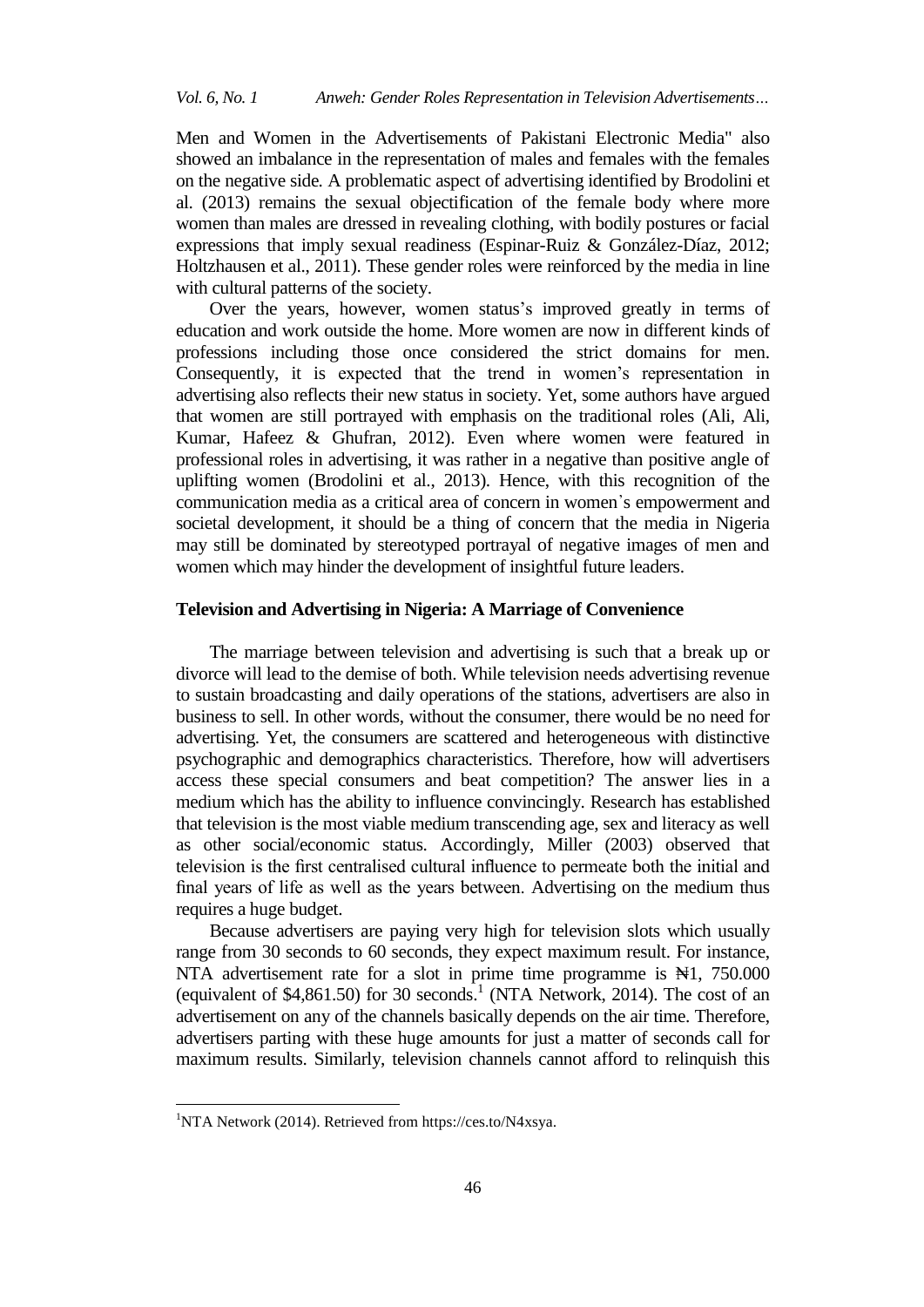huge amount. The result, therefore is that such channels must dance to the tune of the advertisers.

Stressing this point, Moriarty, Mitchell, and Wells, (2009) aver that media selection and message frequency are some of the factors that determine the design and effective execution of an advertising campaign. They maintain that, to reach the target customer effectively, the advertiser needs to have a good understanding of the media habits of its customers. Once the right combination of media is found, the question has to move on to how often the company should expose the message to the target audience in order to achieve a certain level of awareness and attract consumers to the advertised product or message. This implies that the 30-60 second adverts on television are not enough to reach the target audience if the exposure is not repeated as many times as possible. Nielsen (2014) shows that when viewers are paying more attention to a programme, they will also pay more attention to the ads that air within that programme. Based on this, advertisers who can afford it make it a point of duty to target those hours when potential consumers are believed to tune in to television channels – most likely the prime time period. This is where and when the representation of gender roles through product advertisements is emphasised with its ominous consequences.

### **The Effect of Gender Roles Representation in Advertising**

That advertising has effects on its consumers is incontestable. The bone of contention is the nature of effects in relation to the portrayal of women – positive or negative and to what extent. Over the years, many empirical researches based on the hypodermic needle theory established the powerful influence of television over audience. Evidence from counter studies indicated limited effects. Yet these research findings do not categorically eliminate the fact that the media constitute a certain amount of influence whether reinforced or cultivated over a period of time. It is from the foregoing that George and Uhlenbrock (2010, p. 7) averred that: "Media content may be based on what happens in the physical world, but it singles out and highlights certain elements over others."

In general, media advertising relies on and reinforces societal cultural stereotypes of women. Consumers are exposed to a wide variety of advertising in different media every day, and from these exposures, certain thinking patterns evolve. Male supremacy and female subordination are often propagated through gender differentiation in advertising messages. Supporting this assertion, Eisend (2010) viewed that even though it is possible that advertisements mirror societal ideals, gender role portrayals can still have consequential notions of reinforcement of social and gender stereotypes on society. Trailing the same opinions, McClure (1999) suggested that viewers see the world through a cultural lens, believing that behaviours, characteristics and attitudes are constructed by society. Stereotypical gender roles can guide and shape behaviour by affecting the audience's perception of social reality (Lafky & Duffy, 1996). Kolbert (1995) in Espinosa (2010) also observed the broad consensus among social scientists that there is indeed a connection between popular culture and behaviour, noting that among parents surveyed, they noticed direct evidence of the connection via imitated behaviour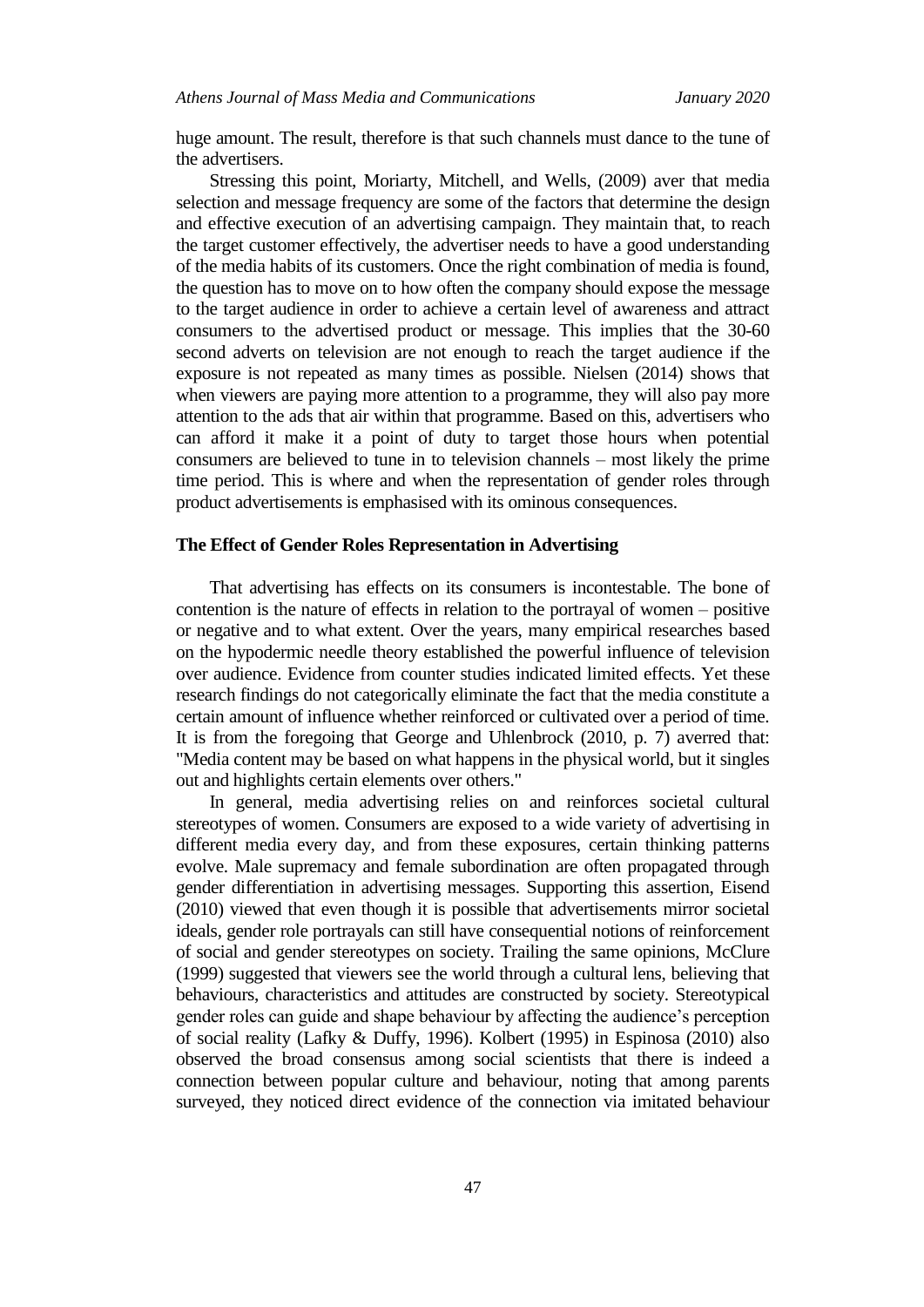and language from their children. This therefore underscores the fact that consistent exposure to gender role stereotypes can lead to imitation. The consequence can be dire on society when the copied behaviour is not beneficial to societal growth. For instance, Geis et al. (1984) cited in Shrikhande (2003) opined that women may perceive the happy housewife stereotype as a cultural directive which in turn may lead them to put aside their own desires regarding career and personal life and replace them with the ideal presented through popular culture including advertisements. Furthermore, when the masses are repeatedly shown images of women as victims, sexualised or in domestic roles, they might likely accept those images as normal and will build their beliefs and values on them.

In addition, society is generally affected when stereotypical gender roles hinder a great percentage of the population from contributing to economic development. For instance, when women are rarely portrayed in advertising doing masculine jobs, this can restrict their effort to participate in careers that will help boost the economy of the society. Media advertising reflecting these stereotypes could further hinder women's ability to climb the corporate ladder.

Health wise, research evidence suggests that exposure to thin-idealised media advertisements has a "small but consistent" effect on women's well-being (Groesz, Levine, & Murnen, 2002), by producing general declines in mood and body satisfaction and an increase in weight anxiety (Harper & Tiggemann, 2007). As predicted by Fredrickson and Roberts (1997), the process of viewing such advertisement will make women see their physical appearance as though looking at an observer thus making the body and its appearance become more salient points of reference for women in describing the self after this form of media exposure (Harper & Tiggemann, 2007). Some researchers believe that most advertisements prescribe female happiness and success to be tied to the normative constructions of the female body, which promote ultra-thinness as the preferred state of health and beauty as well as the most important form of self-improvement. Not only females suffer negative effects of gender roles representation in advertising in particular. Wood (1994, p. 3) captured the negative effect of gender roles stereotypes on even males from a respondent in a study conducted as follows:

I wouldn't say this around anyone, but personally I'd be glad if the media let up a little on us guys. I watch those guys in films and on TV, and I just feel inadequate. I mean, I'm healthy and I look okay, and I'll probably make a decent salary when I graduate. But I am no stud; I can't beat up three guys at once; women don't fall dead at my feet; I doubt I'll make 1 million bucks; and I don't have muscles that ripple. Every time I go to a film, I leave feeling like a wimp. How any of us guys would measure up to what's on the screen?

Providing emphasis based on the above submission, Pollack (1998) submitted that boys are confused by society's mixed messages and expectations for being male while Kimmel (2008) maintained that males feel the need to suppress their ability to express compassion and empathy in order to achieve society-appropriate masculinity and to not appear vulnerable or weak. Kimmel (2008) further averred that males do not necessarily maintain ideals sustained by society to impress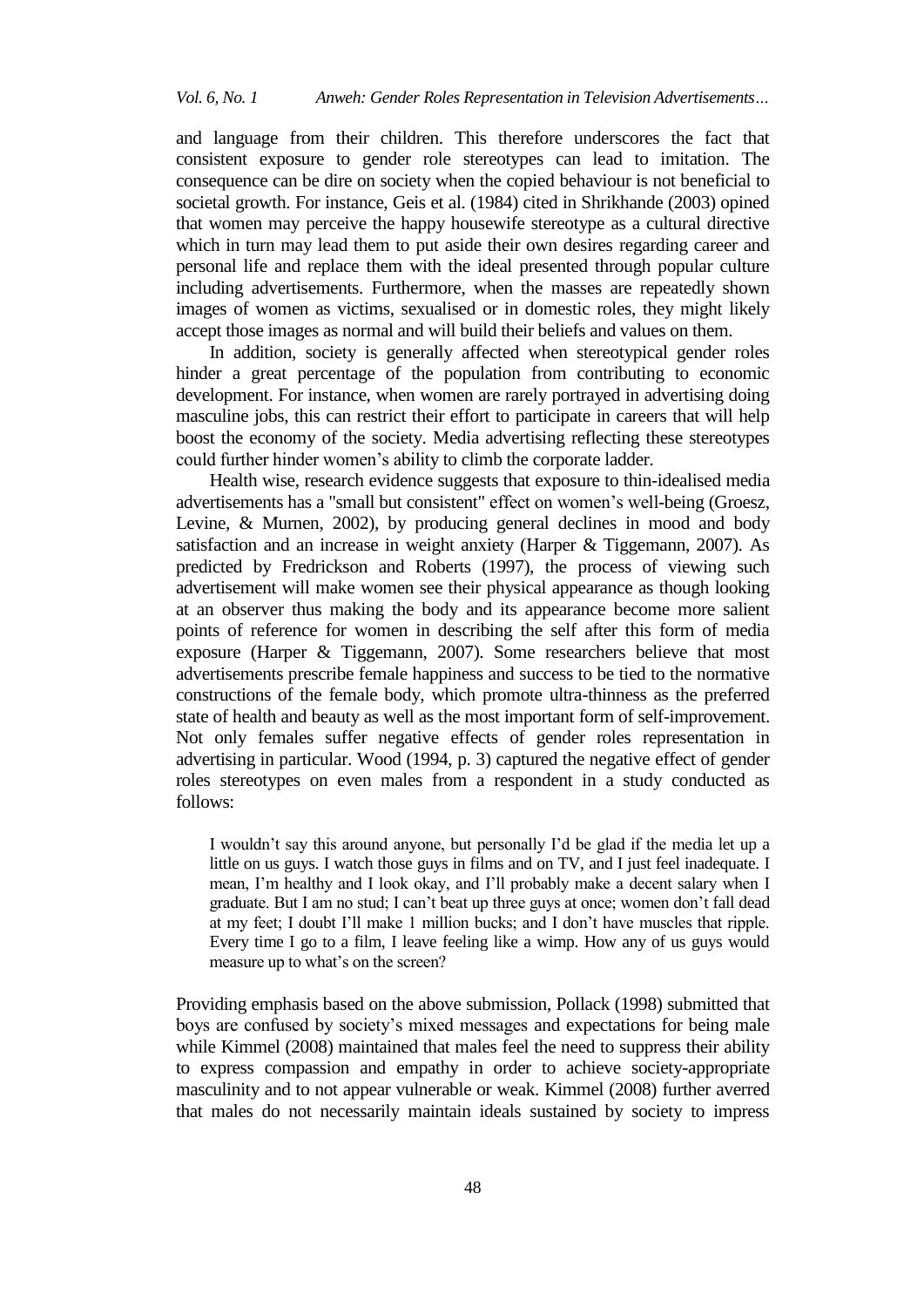women, but rather "to be positively evaluated by other men." By suppressing feelings that already exist, boys are more prone to depression, suicidal behaviours, and fighting than girls are (Espinosa, 2010). Such views from such studies confirms the assumption that unfavourable role representation can impact society negatively.

It is the view of the researcher (subject to empirical testing) that one of the negative consequences of gender roles in advertising is the restriction of women in educational training in terms of courses of study as well as the eventual decision to avoid professions that are capable of upgrading their status in society. It is common to encounter higher educational institutions in Nigeria with overpopulated social sciences, humanities and art courses, while the science and technology faculties are practically empty of students. There is no gainsaying that a welldeveloped society is one in which qualified human resources man every section of the economy.

# **Theoretical Framework**

This paper finds footing in Bandura's social learning theory which advocates that people learn as a result of their interaction within a social context. Nabavi (2012) notes that, by separately observing the behaviours of others, assimilation of behaviour observed is activated in the individual thus leading to learned behaviour especially if the observed behaviour is accompanied with reward. To Bandura, imitation is the actual reproduction of the observed behaviour. In other words, the principles of social learning are characterised by observation, imitation and modelling where the people being observed are models. Therefore, when observed behaviours from people considered models are imitated, learned behaviour has occurred (Newman & Newman, 2007). By implication, children's exposure to television images such as those portrayed in advertisements can result in a modelling process where the observer may want to imitate similar behaviour. This calls for effective images of such television models in order to enhance the modelling process for the upcoming child for informed decision towards selfidentity.

#### **Methodology**

This research adopted quantitative Content analysis and Focus Group Discussion (FGD).

#### **Content Analysis**

Content analysis has often been used by researchers to examine message units (such as commercials) in studying advertising. Therefore, the researcher considered this design because a substantial part of data required to analyse the issue at hand involves critical insight into advertising contents for clear understanding of the messages.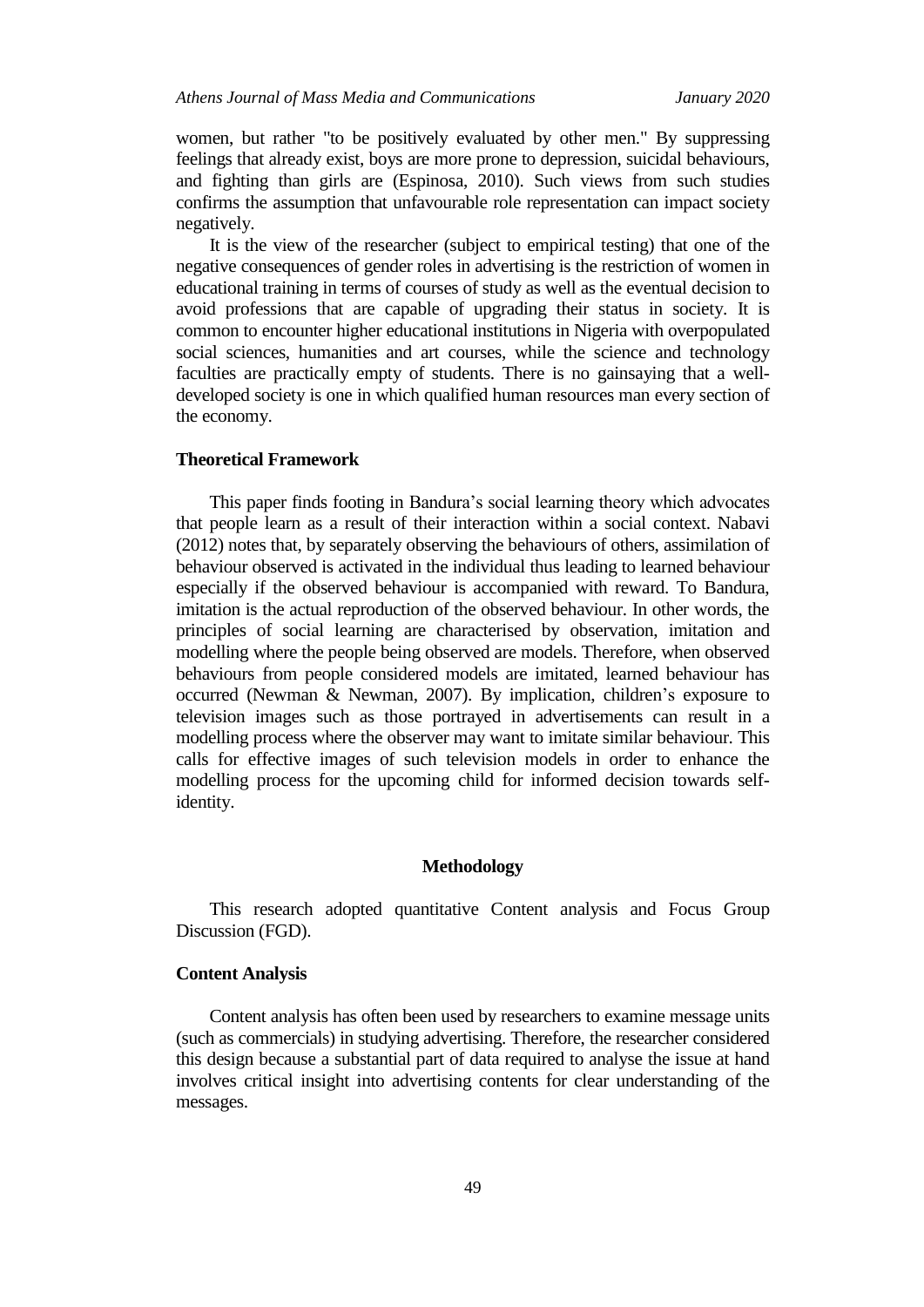The population of study for the content analysis otherwise called universe comprised of 472 advertisements recorded from Nigerian Television Authority (NTA) and Africa Independent Television (AIT), representing public and private stations respectively. For the sample size, 114 advertisements representing one appearance were analysed. The advertisement samples analysed were those transmitted on prime time, which is the preferred segment for commercials by most advertisers. This period was considered because it is the time when most of the target audience retire from activities of the day to lounge before a television set in order to catch up with programmes. To arrive at this, the study looked at researches conducted regarding television advertising and viewership. Selecting the most popular channels and time to obtain samples is thus consistent with the research practices of other researchers (Bretl & Cantor, 1988; Ibroscheva, 2007; Holtzhausen et al., 2011).

The procedure adopted is explained further below. First, the researcher purposively selected NTA and AIT stations which represent, public and private ownership. The reason for the choice of these channels was based on the desire for both private and public ownership to be represented. In addition, these channels were considered because they are widely viewed across the country as they have stations in majority of the states and their signals are equally accessible via satellite. The researcher then determined the period of coverage. Since most stations' programming is on quarterly basis, the first and third quarters which constitute a period of six months, spanning from January to March and July to September, 2017, were considered. The reason for the choice of these periods was that advertising is repetitive in nature hence choosing first and second quarters may result to duplication of the advertisements. However, with the selection of first and third quarters, more advertisements that were not placed in the first quarter were likely to be captured. Tuesdays and Thursdays were judgementally selected for recording of advertisements on NTA channel while Mondays and Fridays were considered for AIT. This was to allow the researcher the opportunity to personally record such advertisements. Furthermore, each TV channel was watched within the time bracket of 7-10 p.m. considered prime time. This was considered the most ideal time since it is a period when most people retire from their various activities of the day to relax before the screens to catch up on programmes. The period is also one which advertisers manipulate to advantage. In total, 472 commercials were recorded, 168 from AIT and 304 from NTA with NTA airing more advertisements than AIT during the period of coverage. After excluding duplicates, public service announcements and those in which the main character was not identifiable, the final sample consisted of 114 commercials for coding purpose.

Coding framework for this study was adopted from a composite of previous studies in the area under focus (Ibroscheva, 2007; Mwangi, 1996; Nasif & Gunter, 2008; Bretl & Cantor, 1988; Eisend, 2010). According to Kuhn (1970 as cited by Macnamara 2005), the scientific requirement for deduction should be based on past research, theories and bodies of evidence. By basing the adoption of coding framework on past research, this study adapts to scientific practices. The unit of measurement for this study was based on the appearances of male or female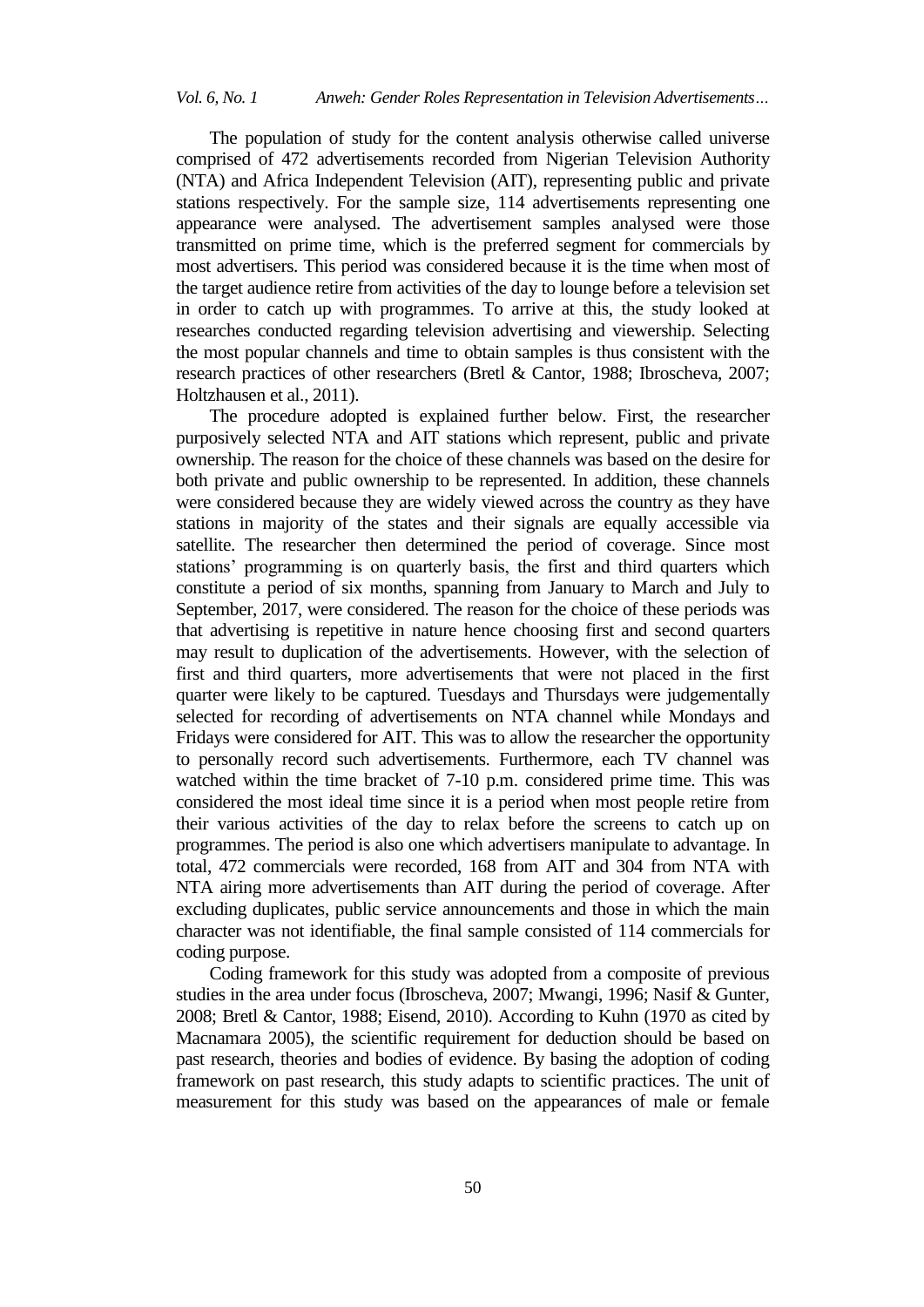characters in advertisements as the central character. Categories studied include collecting data on the central character playing a major role in a commercial by virtue of either speaking the longest in a commercial or having the most prominent visual exposure. The following variables were coded and are defined as follows:

- **Central figure**: This is the main character or protagonist in the advertisement. The review here is based on whether the character is male or female. It is classified as: 1 – Male and 2 – Female.
- **Voicing**: This variable has to do with the manner in which the central character was presented or appeared in the commercial – whether talking or not. The central character was categorized based on the nature of their appearance in the commercial:  $1 -$ Voice over;  $2 -$ Visually speaking;  $3 -$ Visually not speaking.
- **Mode**: This variable was to help determine whether the central figure in the advertisement represented the product and the manner in which the representation occurred. This was coded as: 1 – Product user; 2 – Presenter; 3 – Product authority; 4 – Decorative; 5 – Other.
- **Product Type**: This had to do with the kind of product or service advertised. This variable was classified according to the following categories: 1 – Body/personal care (lotions, beauty products, perfumes, bathing soap, toothpaste, shavers, clothes etc.);  $2 -$  Food;  $3 -$  Households (cleaning products, medicine); 4 – Household appliances (fridge, microwave, furniture etc.); 5 – Telecommunication (communication networks, radio, television, etc.); 6 – Automobiles; 7 – Sports; 8 – Services (communication, bank, insurance, hotel, electricity); 9 – Leisure (alcohol, beverages and soft drinks); 10 – Other.
- **Setting**: This was to help determine the environment in which the central figure was portrayed in the advertisement. The central character was categorised according to whether he/she was depicted in: 1 – Home (living room, kitchen, bedroom, bathroom, home compound); 2 – Store (supermarket/market/shop); 3 – Workplace; 4 – Leisure (bar, restaurant); 5 – Outdoor (street; beach, field, forest, playground, sport); 6 – Other.
- **Role**: What specific role was the male or female playing in the advertisements? This was considered under the following codes: 1 – Parent; 2 – Household chores; 3 – Worker (informal jobs); 4 – Professional; 5 – Celebrity (popular musician, actor, sports star, comedian etc.); 6 – Spouse; 7 – Partner; 8 – Sports Person; 9 – Other.
- **Sexuality**: This had to do with whether the man or woman as the central character was portrayed in a suggestive manner that could be termed as objectification. Categories studied under this theme included: 1 – Common dressing (everyday dress excluding underwear and short skirts); 2 – Suggestive clothing (clothing which partially exposes the body such as tight skirts and trousers, unbuttoned blouses, and mini-skirts); 3 – Partially clad (underwear, bathing suits, workout outfits);  $4 -$ Nude (actual nudity, suggestive nudity – holding a cloth to conceal genitals or breast);  $5 -$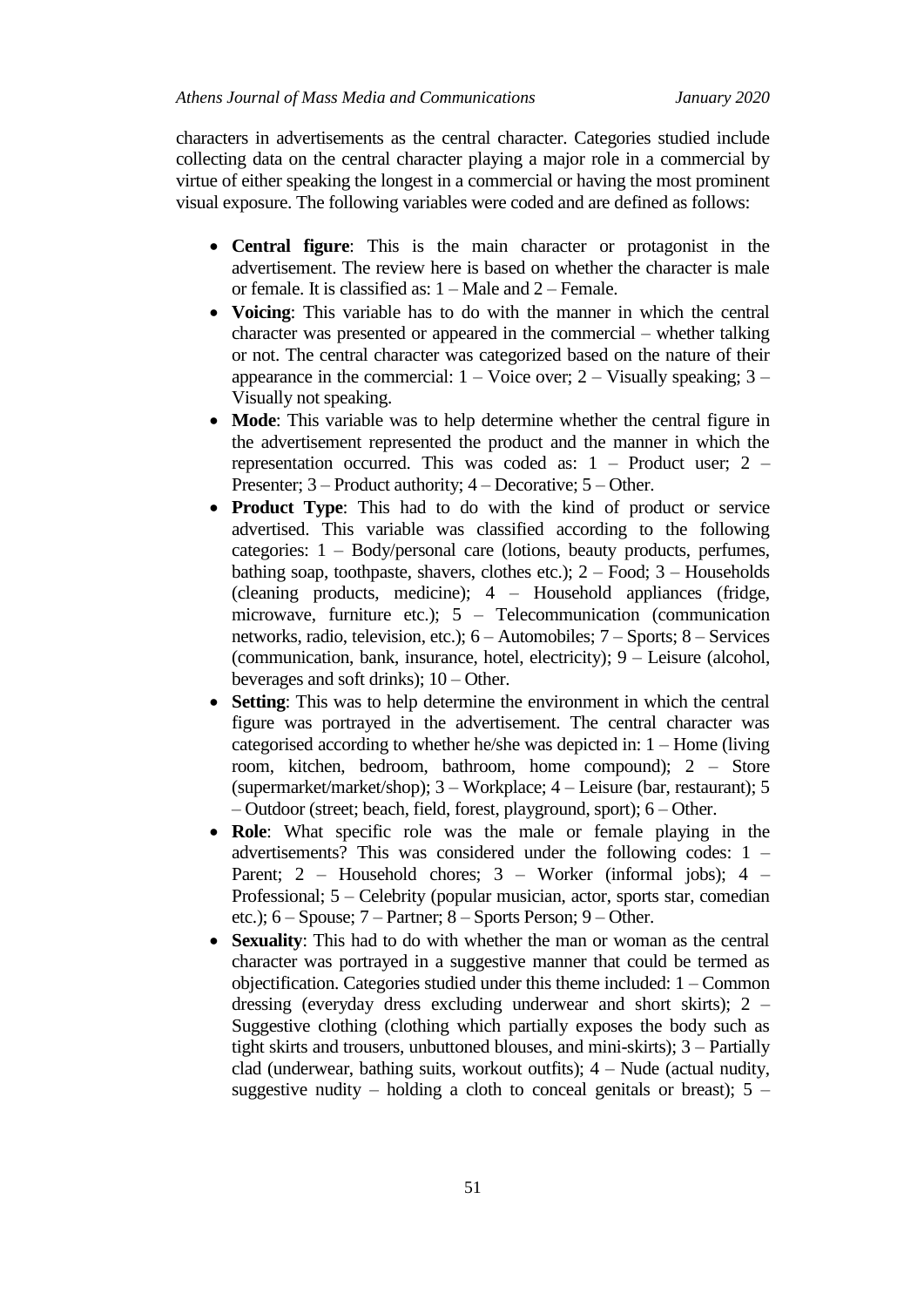Stance (suggestive posing);  $6 -$  Intimate contact (kissing, embracing, general body language with implication); 7 – Other.

 **Age**: This variable means the age category within which the male or female central character falls. This was considered under the following: 1  $-$  Young; 2 – Middle age; 3 – Old and 4 – Not sure.

The coding instruction guide was carefully prepared to give detailed information and guide to the coders to enhance their understanding of the recorded advertisements and what to look out for. Coding sheets were used to record themes observed from the recorded advertisements. This was done with the assistance of two trained coders with an adequate coding instruction guide to enhance ease of understanding. For Inter-coder Reliability, pilot coding was conducted using 10 local television commercials recorded from NTA Makurdi station. This was to help fine tune the variables studied. With adequate guidance by the researcher, two trained coders coded 10 advertisements in order to ensure the reliability of the instrument before the actual coding. It was important to conduct a pilot test to determine whether the coding sheet was perfect and able to capture the desired data required to address the key issues investigated (Pillay, 2008). The pilot test offered the needed opportunity to train the two external coders that were used in order to attain inter-coder reliability.

Furthermore, since there were categories with sub categories in them to be studied, the inter-coder reliability between the coders was determined using Scott's reliability (Scott's pi index) test as recommended in Krippendorff (2004) which, according to Holst, corrects not only for the number of categories in the category set, but also for the probable frequency with which each is used. Each coder coded a one-hour tape for advertisements that was equivalent to 10% of the total sample for inter-coder reliability. The coefficient calculation is as follows:

Percentage of agreement=(Total correct-Total incorrect)/Total number measured

The over-all number of advertisements coded by both coders from a one-hour tape was 10. The total number of categories for each advertisement was seven. Therefore, the total number measured becomes 10 times seven, which equals 70, (10 x  $7 = 70$ ). Conversely, both coders disagreed on three cases; hence the total number incorrect was three.

Percentage of agreement was calculated thus:

$$
(70-3)/70=0.96
$$

Note: 0 (perfect disagreement)  $\langle \pi p \rangle > 1$  (perfect agreement). Overall inter-coder reliability coefficient was between .96 which shows a near perfect agreement between the coders on the categories studied.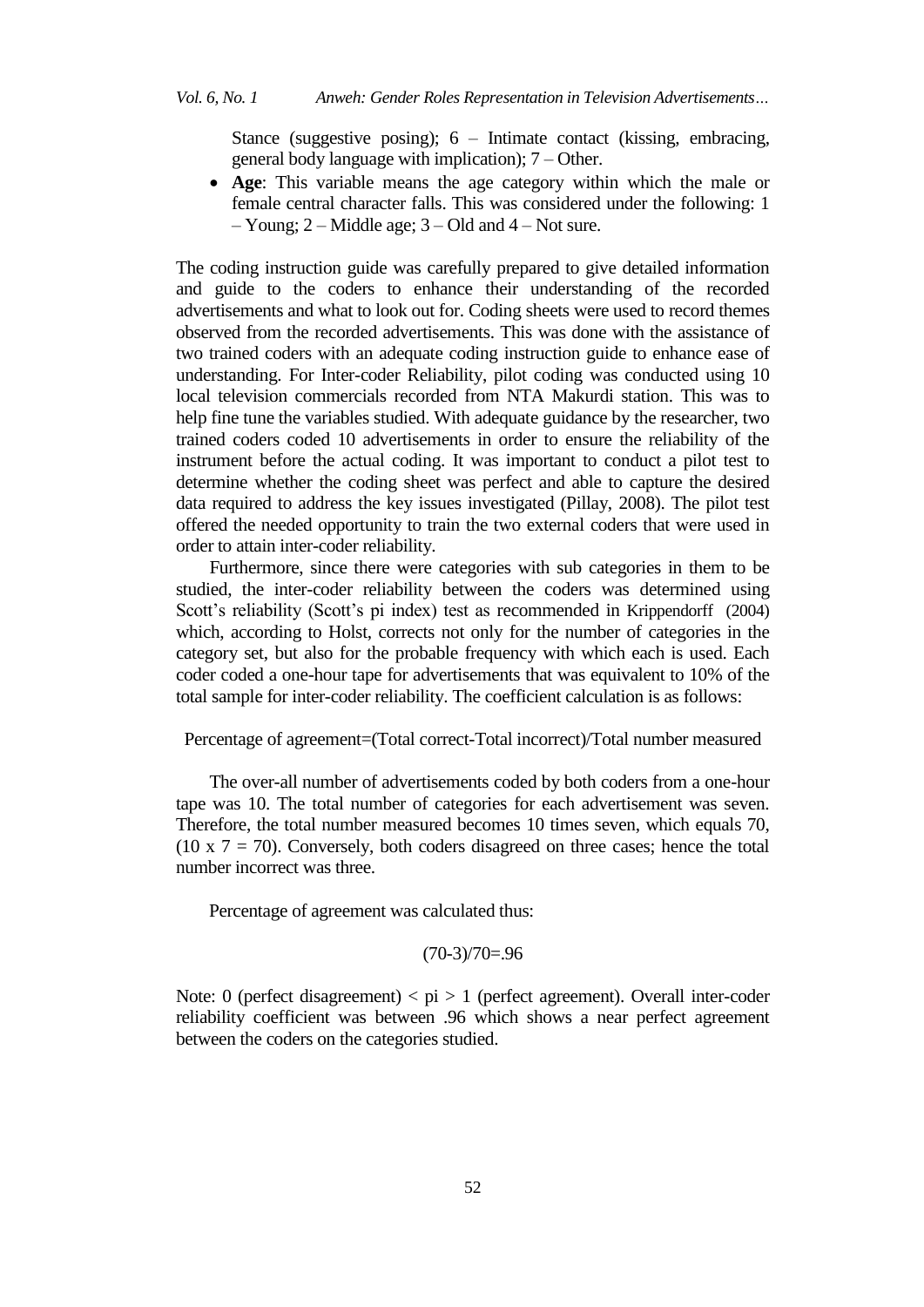#### **Focus Group Discussion**

Focus group discussion (FGD) was also adopted as a method for this study to complement the quantitative content analysis. According to Collis and Hussey (2013), a FGD is a form of qualitative research in which a group of people are asked about their perceptions, opinions, beliefs and attitudes towards a product, service, concept, advertisement, idea, or packaging. With the nature of research objective three, which sought to establish the implications of gender roles portrayal in advertisements for role modelling and the Nigerian girl-child, the need for focus group discussion was imperative.

The population of the focus group method comprised primary school female pupils in the north central zone of Nigeria. A focus group comprising 7 participants each from three selected states of the north central zones of Nigeria totalling 21 represented the sample size. These states include Benue State, Plateau and Abuja. Reasons for this selection were based on the lean resources of the researcher. Hence, a selection based on proximity and convenience to the researcher was considered appropriate for ease and manageability. The selection of pupils at the primary level of education hinged on the fact that identity formation starts early in life but becomes more prominent when the child begins schooling. At this stage too, the need for a role model to help define self-identity becomes higher. Therefore, the researcher considered this factor apt for this study to obtain the views of the primary school pupils regarding the issue under discourse. Similarly, the choice of age falls within the primary school age category. However, the years 7 to 10 was in order to settle for respondents who were old enough to comprehend the issue under study when properly guided.

These children were selected purposively within the same area but distant enough from each other to avoid too much familiarity with each other which could have negative impact on the discussion. In addition, the selection of the participants was done with carefulness to ensure that there were no two children from the same families or schools.

Consent was sought and obtained from parents of the selected children who were first given a recorded tape of some selected advertisements that were used for the content analysis to play for the children to watch as many times as possible. These advertisements include Mortem and Dettol. These products were considered because they had themes representing the traditional roles of males and females such as the mother or housewife/caregiver and the professional or career person. The main characters in these products represent the role models. In addition, each of the selected advertisements involved children who were basically participants in the advertisements as well as intended consumers for the advertised products. On the stipulated day for the sessions, the same advertisements were played for the children to determine their level of awareness and exposure before the discussion commenced. Two well trained research assistants and facilitators were employed and given well-structured scripts to facilitate the group discussions in Plateau State and Abuja while the researcher personally handled the group in Benue state.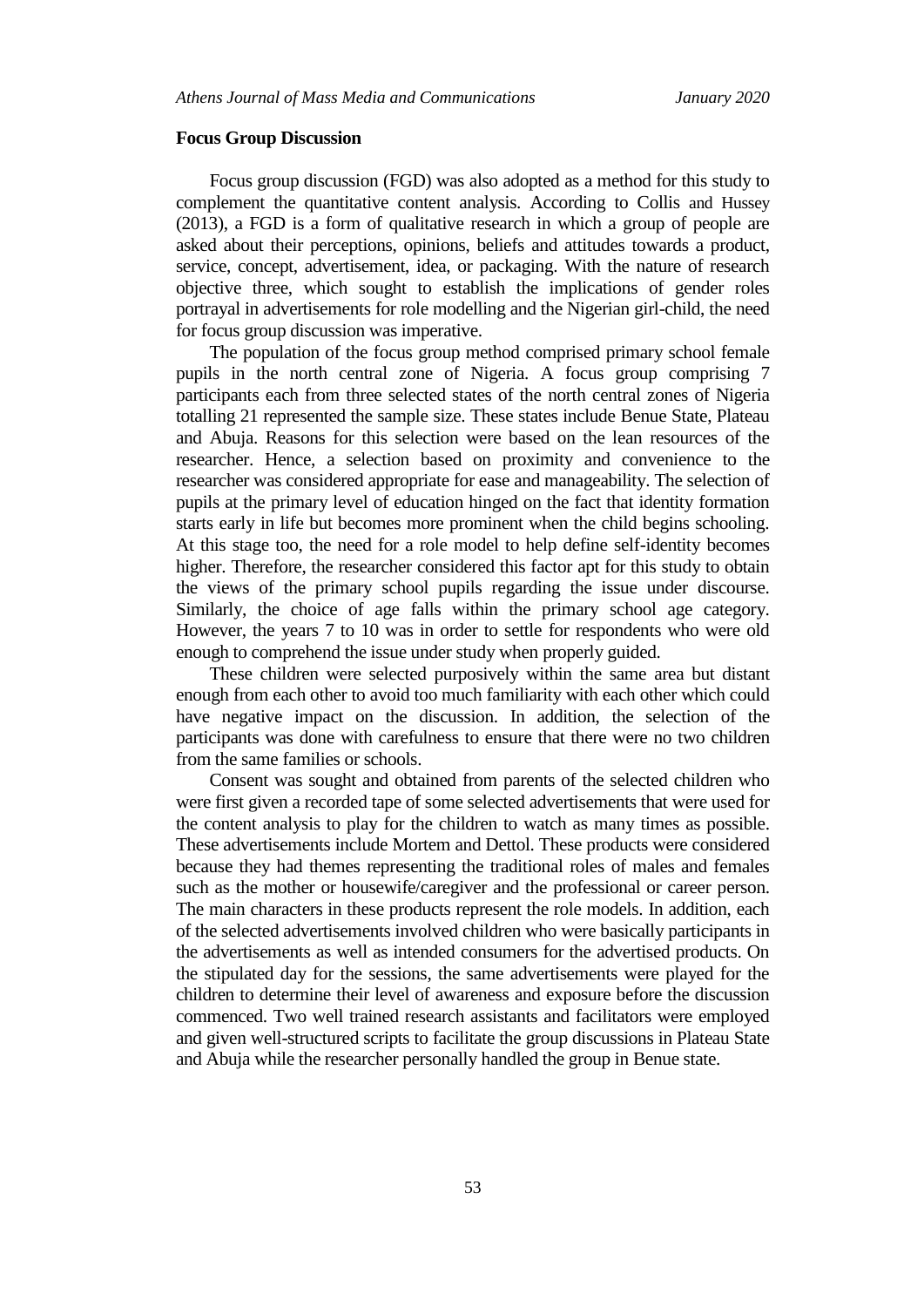#### **Findings**

A total number of 472 commercials were recorded from AIT and NTA channels. After the elimination of advertisements with inanimate figures, public service commercials as well as those without well-defined central figures, a total of 114 advertisements were coded for male and female if presented as the central figure. A total of 63 (55%) males were coded while 51 (45%) were females making up the total of 114 samples coded.

Out of the seven categories coded, some sub categories as originally captured on the coding sheet were collapsed into others to enhance ease of analysis and testing of hypothesis and also for the fact that most of them did not yield results during the coding. The following categories were collapsed: product type has the following collapsed sub categories – household products, automobiles, sports products and leisure. Role category has the following collapsed items: spouse, partner, sports person, entertainer. In sexuality, nude is collapsed into suggestive clothing.



*Figure 1*. Central Figure Representation in Advertisement by Gender

*Source*: Field work 2017.

Figure 1 indicates that, out of the total central figures coded for this study, males constitute 63 (55%) representing the highest, while female central figures follow closely with 51 (45%). The data is an indication that although more males than females are used as central figures in advertising products and services, the two genders are substantially used in television advertising unlike in the past when females were used only in decorating products and not as central figures.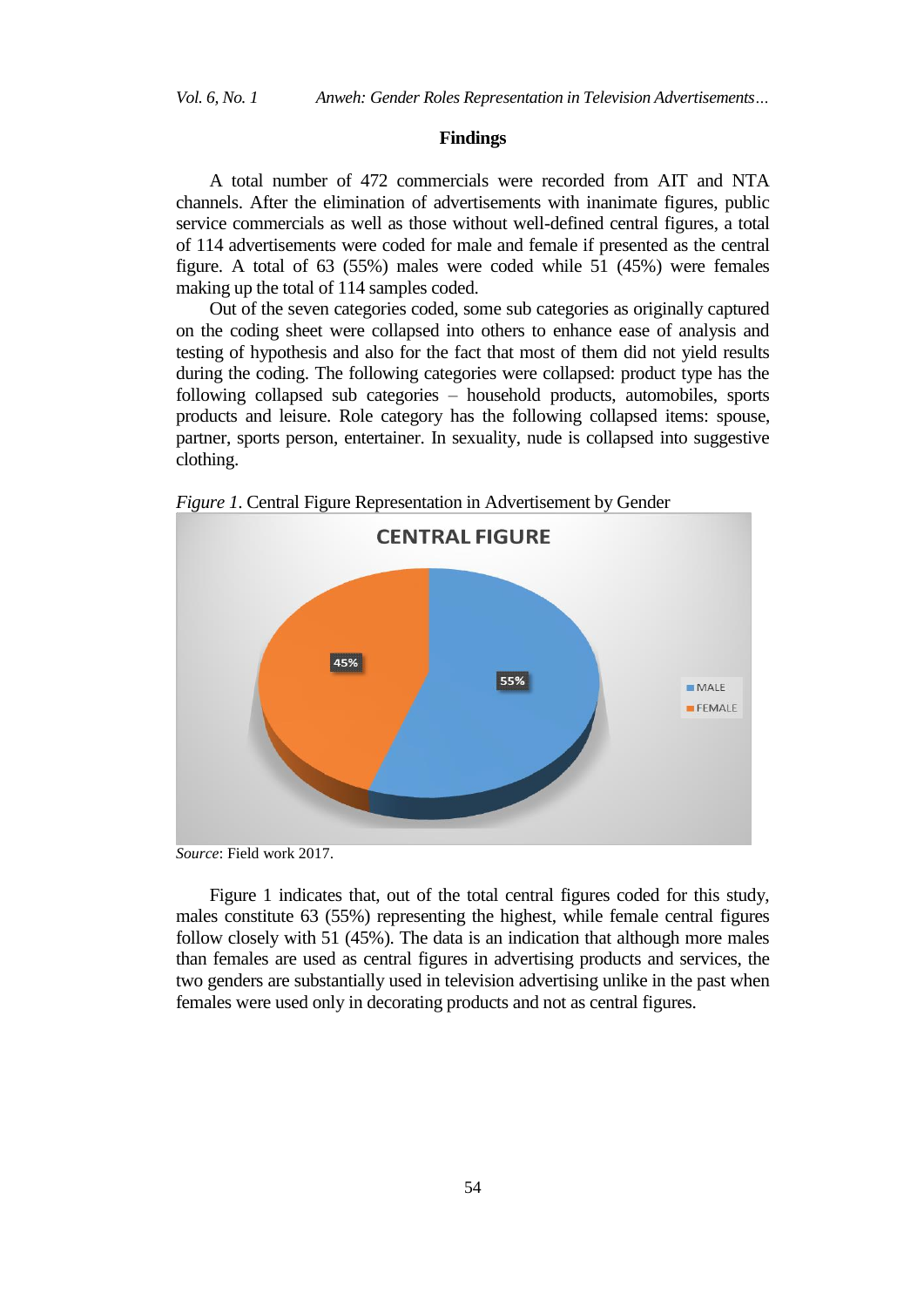| <b>Variable</b> | Category               | Male $F(% )$ | Female $F(\% )$ | Total $F(% )$ | Chi square         |
|-----------------|------------------------|--------------|-----------------|---------------|--------------------|
| Product         | Body/personal care     | 10 (38.5%)   | 16 (61.5%)      | 26 (22.8%)    |                    |
|                 | Food                   | 12 (35.3%)   | 22 (64.7%)      | 34 (29.8%)    |                    |
|                 | Household appliances   | 8 (89%)      | $1(11\%)$       | $9(7.9\%)$    |                    |
|                 | Services               | $9(69.2\%)$  | $4(30.8\%)$     | 13 (11.4%)    |                    |
|                 | Telecommunication      | 19 (76%)     | 6(24%)          | 25 (22%)      |                    |
|                 | Other                  | $5(71.4\%)$  | 2(28.6%)        | $7(6.1\%)$    |                    |
|                 | <b>Total</b>           | 63           | 51              | 114 (100%)    | 21.344<br>$(df=5)$ |
| Age             | Young                  | 13 (31.7%)   | 28 (68.3%)      | 41 (35.9%)    |                    |
|                 | Middle age             | 37 (80.4%)   | 9(19.6%)        | 46 (40.4%)    |                    |
|                 | Old                    | 8 (53.3%)    | 7(46.7%)        | 15 (13.2%)    |                    |
|                 | Not sure               | 5(41.7%)     | 7(58.3%)        | 12 (10.5%)    |                    |
|                 | <b>Total</b>           | 63           | 51              | 114 (100%)    | 3.148<br>$(df=3)$  |
| Setting         | Home                   | 7(17.5%)     | 33 (82.5%)      | 40 (35.1%)    |                    |
|                 | Store/shopping centre  | $0(0\%)$     | $7(100\%)$      | $7(6.1\%)$    |                    |
|                 | Workplace              | 27 (100%)    | $0(0\%)$        | 27 (23.7%)    |                    |
|                 | Outdoor                | $9(69.2\%)$  | $4(30.8\%)$     | 13 (11.4%)    |                    |
|                 | Leisure                | 15 (71.4%)   | 6(28.6%)        | 21 (18.4%)    |                    |
|                 | Other                  | $5(83.3\%)$  | 1(16.7%)        | 6(5.3%)       |                    |
|                 | <b>Total</b>           | 63           | 51              | 114           | 58.735             |
|                 |                        |              |                 | 100           | $(df=5)$           |
| Role            | Parent/house chores    | 12 (22.2%)   | 42 (77.8%)      | 54 (47.4%)    |                    |
|                 | Worker                 | 9(75%)       | 3(25%)          | 12 (10.5%)    |                    |
|                 | Professional           | 28 (100%)    | $0(0\%)$        | 28 (24.6%)    |                    |
|                 | Celebrity              | 8(66.7%)     | 4 (33.3%)       | 12 (10.5%)    |                    |
|                 | Other                  | 6(75%)       | 2(25%)          | $8(7.0\%)$    |                    |
|                 | <b>Total</b>           | 63           | 51              | 114           | 50.034             |
|                 |                        |              |                 | 100           | $(df=4)$           |
| Voicing         | Virtually speaking     | 13 (72.2%)   | 5(27.8%)        | 18 (15.8%)    |                    |
|                 | Virtually not speaking | 8 (53.3%)    | 7(46.7%)        | 15 (13.2%)    |                    |
|                 | Voice over             | 62 (76.5%)   | 19 (23.5%)      | 81 (71.0%)    | 4.509<br>$(df=2)$  |
| Mode            | Product user           | 14 (37.8%)   | 23 (62.2%)      | 37 (32.5%)    |                    |
|                 | Product presenter      | 17 (65.4%)   | $9(34.6\%)$     | 26 (22.8%)    |                    |
|                 | Authority              | 24 (82.85)   | 5(17.2%)        | 29 (25.4%)    |                    |
|                 | Decorative             | 4(25%)       | 12 (75%)        | 16(14%)       |                    |
|                 | Other                  | 4(66.7%)     | 2(33%)          | 6(5.3%)       |                    |
|                 | <b>Total</b>           | 63           | 51              | 114           | 23.591             |
|                 |                        |              |                 | <b>100</b>    | $(df=4)$           |
| Sexuality       | Common                 | 53 (62.4%)   | 32 (37.6%)      | 85 (74.6%)    |                    |
|                 | Suggestive             | $0(0\%)$     | $5(100\%)$      | $5(100\%)$    |                    |
|                 | Partially clad         | 2(20%)       | 8(80%)          | $10(8.8\%)$   |                    |
|                 | Intimate contact       | $4(50\%)$    | $4(50\%)$       | 8(7%)         |                    |
|                 | Other                  | 4(66.7%)     | $2(33.3\%)$     | 6(5.3%)       |                    |
|                 | <b>Total</b>           | 63           | 51              | 114           | 14.143             |
|                 |                        |              |                 | <b>100</b>    | $(df=5)$           |

*Table 1*. Distribution of Central Figure Representing Various Categories

*Source*: Field Work 2017.

From the data presented in Table 1 evidence from the product category indicates that, food represents the highest category of product advertisements on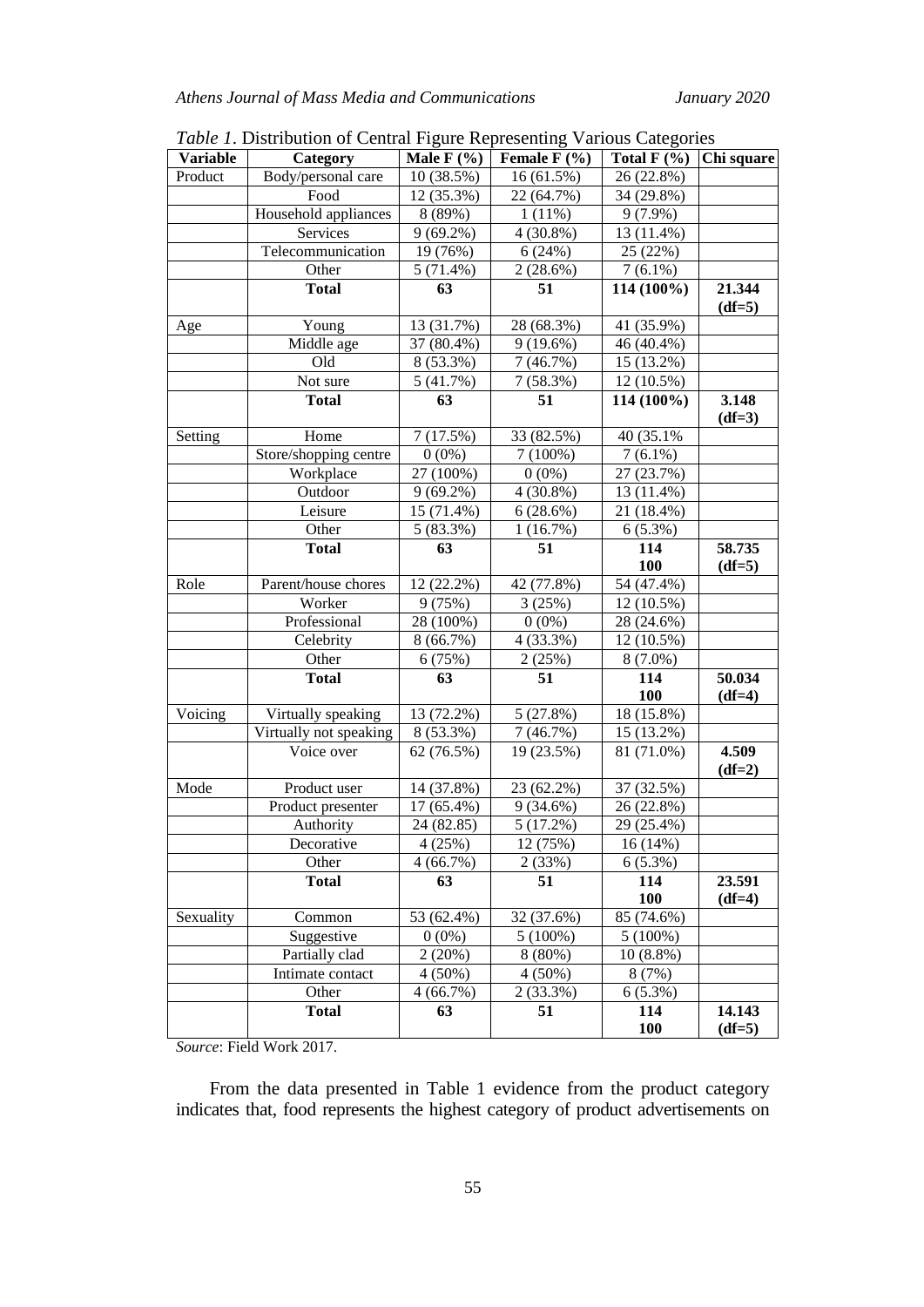television within the period studied at 29.8% (34) with the female gender constituting the major central figure in the category with 64.7% (22) while the male gender was used as the central figure 33.3% (12). This category is closely followed by Body/Personal care product at 22.8% (26). In this category, the female gender still constituted the highest percentage as the central figure at 61.5% (16) and male 38.5% (10). The rest of the products include, telecommunication with 22% (25) with 6 females representing 24% and 19 males (76%). Services has 13 (11.4%) with 4 (30.8%) females as central figures and 9 (69.2%) males as central figure. Household appliances is represented with 9 (7.9%) with males 8 (89%) as central figure while female central figure in this category is 1 (11%). The remaining  $7(6.1\%)$  with  $2(28.6\%)$  female and  $5(71.4\%)$  males fell into the category whose product nature did not fall into any of the other categories presented above.

Table 1 shows more women in products like food and body/personal care products while the male gender was represented more for telecommunication, services and household appliances.

In the age variable as shown in Table 1, 46 (35.9%), 41 (40.4%), 15 (13.2%) represented the central figures in the age bracket of middle age, young and old respectively while the remaining 12 (10,5%) are those whose age bracket could not be ascertained. From these figures, the female gender was used the most as central figure at 28 (68.3%) in the young category to advertise products while males are 13 (31.7%). In the middle age category, the males constitute the highest percentage 37 (80.4%) with females taking the rest of 9 (19.6%). The rest making up 53.3% and 46.7% almost evenly distributed represented males and females in the "old" category. The rest of 7 (41.7%) for males and 8 (58.3%) for females were those whose ages could not be ascertained. Data here indicates that more females than males in the young age category are used, while for the middle age, more males than females are used. Only in the old category are males and females used almost at the same level.

Information conveyed under the 'Setting' variable shows advertisements presented in home setting or environment at the highest with 35.1% (40), workplace environment 23.7% (27), leisure 18.4% (21), outdoor 11.4% (13), store or shopping centre  $6.1\%$  (7) and other  $5.3\%$  (6). Arising from this result are  $82.5\%$ females and 17.5% males as central figures for the home setting. Workplace has 100% (27) males represented under this environment, with 71.4% males and 28.6% females portrayed as central figures in the leisure setting. In the outdoor category, males still outnumbered females as central figures with 69.2% and 30.8% respectively while females were represented at the store or shopping centre setting at 100% with no single male represented as central figure. The rest comprising 5 (83.3%) males and 1 (16.7%) female belonged to a category that was not specified. Therefore, more women than men were portrayed in the home and shopping centre environment while their male counterparts had more portrayal in the workplace, outdoor and leisure environments.

Commercials observed with regards to role played showed the sub categories of Parent/household chores as 47.4% (54), Professional 24.6% (28), Worker 10.5% (12), Celebrity 10.5% (12) and other 7% (8). The data indicate that under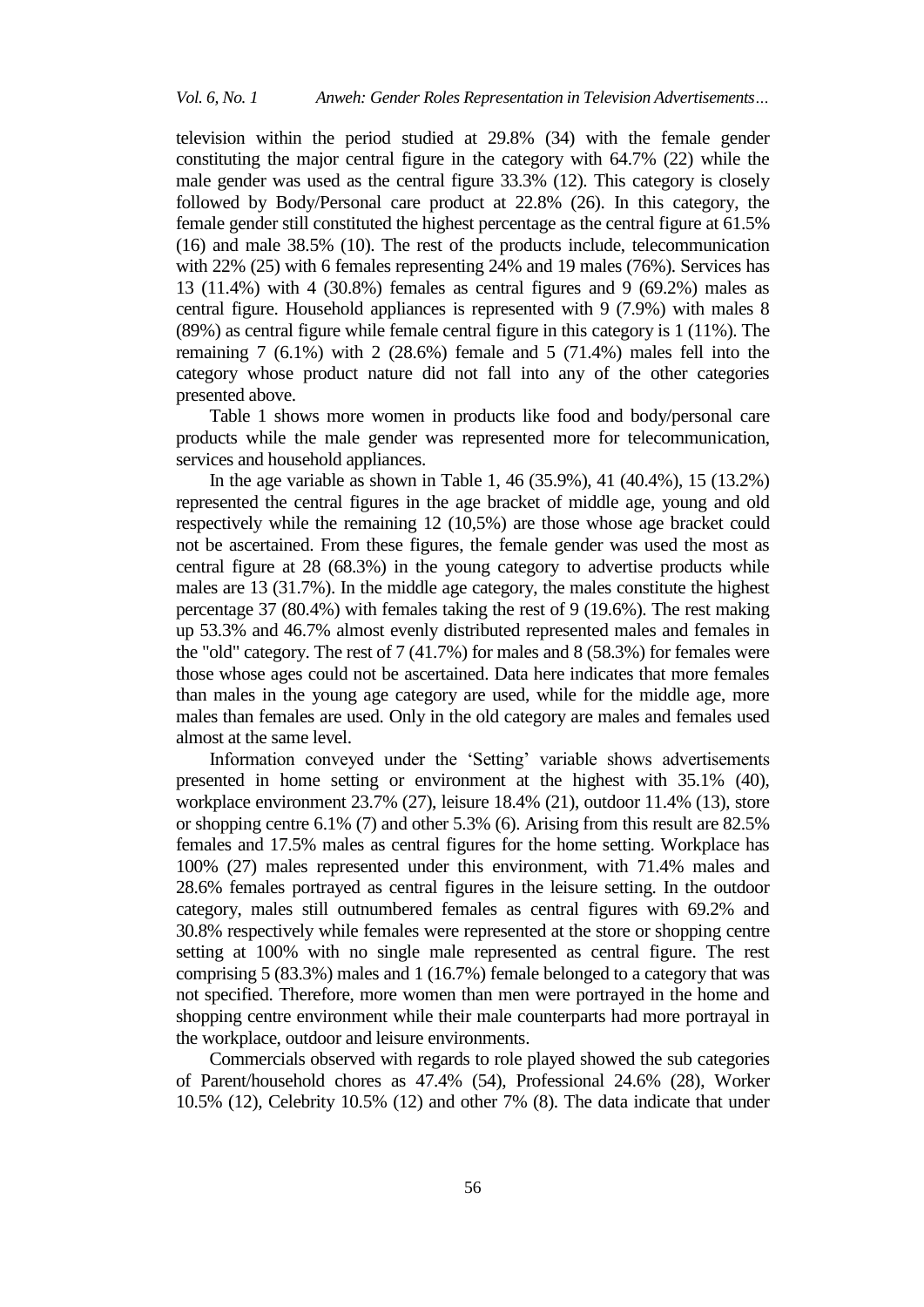the "parent" sub category, women were represented the most at 77.8% (42) while men constituted 22.2% (12). At the professional level, men were represented more at 100% (28) with no single female portrayed in this role. More males than females were represented as central figures in the worker category at 75% (9) and 25% (3) respectively. In the aspect of celebrity, the central figures portrayed are 66.7% males and 33.3% females while those whose roles were not clearly defined stood at 75% (8) males and 25% (4) females; 75% (6) males 25% (2) constitutes those whose role could not be ascertained. The implication of this data is that more women are represented as parents or doing house chores and shopping in advertisements while males are portrayed more as professionals and workers in different fields representing products.

Data acquired as represented in Table 1 also revealed that of the 81 (71%) of Voice Overs in the commercials observed, more men than women were used at 62 (76.5%) and 19 (23.5%) respectively while those who were observed as Virtually Speaking represent 15.8% (18) with 13 (72.2%) males and 5 (27.8%) females while the last category are those who did not speak in the advertisements at all. This stood at 13.2% (15), 53.3% (8) males and 46.7% (7) females. This result implies that more men are used in Voice Over in advertising and are seen to be virtually speaking while women are more often only used as those central figures that do not speak for the product or service.

The Mode category as shown in Table 1 comprises of Product User category 32.5% (37), Product Authority 25.4% (29), Product Presenter 22.8% (26), Decorative 14% (16) and "Other" 5.3% (6). From this data, more women are portrayed as central figures who are users of the product advertised. This is evidenced from the 23 (62%) representing females and 14 (37.8%) males. More men on the other hand than females are shown as representing the product advertised as authoritative figures at 24 (82.8%) males and 5 (17.2%) females. Product presenter and decorative has 17 (65.4%) and 4 (25%) males while females are 9 (34.6%) and 12 (75%) for the same categories. This entails that mostly, women are portrayed in advertisements as central figures who engage in the usage of the products with men closely following as central figures that act as authorities for the advertised products.

Sexuality as presented in Table 1 has other sub categories that include "Common" with the highest percentage of 74.6 (85), Partially Clad 8.8% (10), Intimate Contact 7% (8), Suggestive 4.4% and others 5.3% (6). From this data, it can be observed that, the males appeared mostly in common dressing at 53 (62.4%) and females at 32 (37.6%). Those who were partially clad constitute more females at 8 (80%) than males at 2 (20%). For engaging in intimate contact that emphasises a show of sexuality, the distribution is even between males and females at 4 (50%) respectively, while 66.7% males and 33.3% females sexuality play fell in the option of "other". Therefore, the result here indicates that sexuality is not displayed in advertising in a negative form as the common type of dressing is mostly used but with more men represented than the females while the smallest percentage of sexuality displayed still shows women in the lead.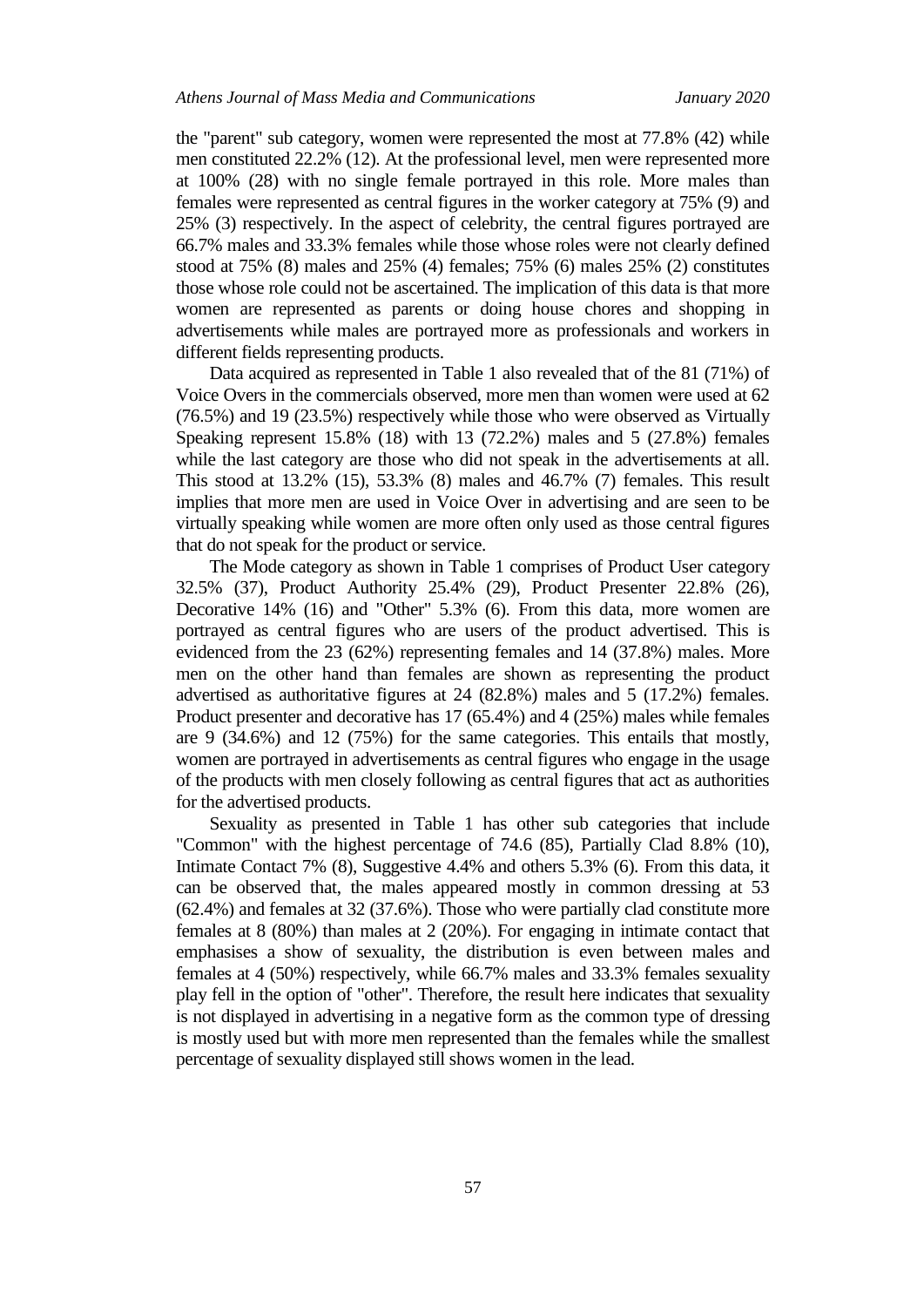#### **Results**

Research objective one aimed to establish how gender roles are portrayed in advertisements. As represented in table one under the "variable" column, data shows the different ways through which gender roles are played out in advertising. These include through the type of product advertised, age of the main character representing the product, the setting, the actual role played in the advertisement, the voicing, mode of representation and sexuality.

Research objective two sought to find out if differences existed in the way males and females are portrayed in advertisements. Table 1 shows seven categories and sub categories that were coded with Chi Square used to test each category to determine if there was any significant difference existing in the portrayal of the two genders.

In the product category, Chi Square  $(X^2)$  calculated of 21.344 with degree of freedom (df) as 5 at 0.05 level of significance with a table value of 11.07 confirms significant differences between males and females in the type of products they represent. The results show that women act more as central figures in food products and body/personal care products while the male central figures feature more prominently in telecommunication, household appliances and services. Similar differences were noted in the setting category. Data shows that advertisements portray women in the home as homemakers and people who do the shopping to keep the home. On the other hand, advertising portrays men as the gender that represents workplace, outdoor and leisure environments. Chi Square run confirms the result at 58.735 calculated against table value of p11.07 with d.f 5 at 0.05 level of significance.

For the **Role category**, we conclude that there is gender role play in television advertising since  $X^2$  obtained = 50.034. d.f = 4 at 0.05 level of significance is greater than  $p = 9.488$ . Table 1 shows that advertisements portray more women as parents and engaging in household chores than males. On the other hand, more men than women are portrayed as professionals in various fields, as workers and even as celebrities. The data for mode category indicates that more women are portrayed as product users and as decorative images for products against men who are portrayed as authorities and product presenters.

Objective three aimed to ascertain the implications of television gender roles portrayal for role modelling and the Nigerian girl child. The responses from the participants showed that, the children were exposed to the advertisements and had a basic knowledge of the story line of the advertisements. In the case of Mortem, the discussants' responses showed a high preference for the woman (mother) who was the main character in the advertisement and also represented the role model. Asked the reason why most of the children preferred or liked the woman most, answers indicated the ability of the woman to kill the mosquito. One particular child went further to give a detailed description of why her favourite in the advertisement is the mother.

The father and the boy are pursuing the mosquito but they can't kill it. So the mother just carry that thing in that long bottle and sprayed shuuuuuu, and the mosquito died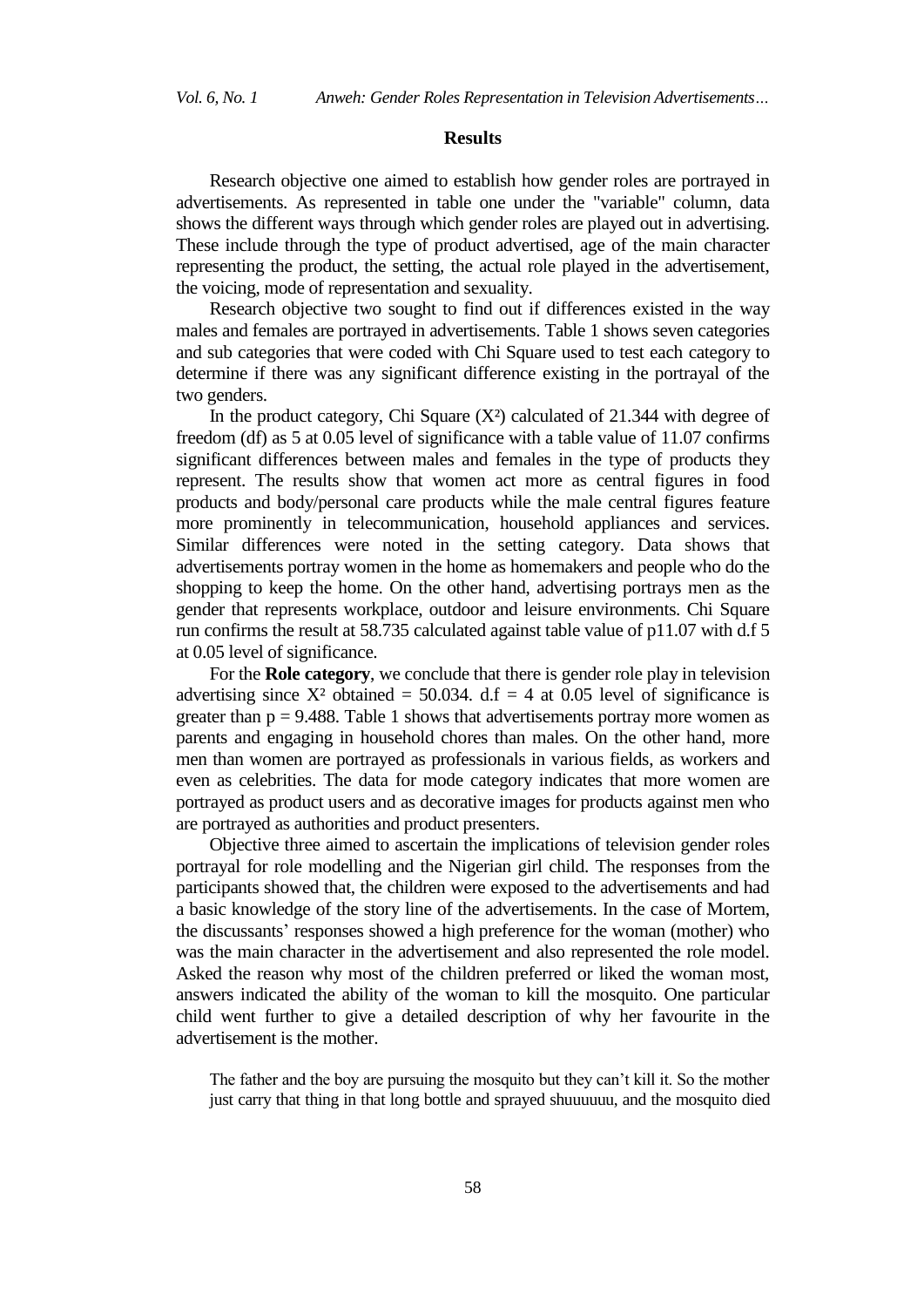so they are clapping for her (referring to the man and two children clapping for the mum; giggles).

In the second advertisement on Dettol (two on same products but different scenarios and actors), majority of the children identified with the role played by the mother who was able to give the child a thorough bath with Dettol while also attending to his minor injuries with the same product. The reasons attributed to the preference emerged from mother's ability to clean the boy. A child said "That is how my mummy used to bath me and junior at home." **Pertaining to role model, the children's reaction and support for the woman and her super role in the advertisement is an indication that already, an identity formation process is established. In this case, the child sees the role of mother as care giver as the superior part to adopt or follow.** On the second advertisement on Dettol which had a man as the doctor and main character representing the product, conflicting answers were obtained from the discussants. The various answers and inability of the children to determine their most preferred actor showed a clear case of not being able to identify a role model in the advertisement, basically because the male as the main character and most prominent in the advertisement is not consistent with their sex and hence does not represent a role model. Because females have biological endowments that make them female, it is natural for them to identify with a similar sex. Hence a man representing a product as a professional (doctor) may not really mean much for the girl-child. This could be attributed to the crisis encountered by the participants in defining their favourite actor where a man was the main character in the advertisement.

### **Discussion of Findings**

When advertisers set out to promote their products in order to attract consumers, several strategies are employed. Most prominent is the gender (male or female) that will represent the product more successfully. Unlike in years past when studies revealed underrepresentation of females as central figures, the situation is different now, including the Nigerian scenario. Both males and females are used extensively as central figures in product representation.

In line with most studies conducted in the past and present (Espinar-Ruiz, & González-Díaz, 2012; Holtzhausen et al., 2011; Shrikhande, 2003) regarding the representation of gender roles in product categories, there is evidence to prove that advertisers still persist in portraying women in food, body and personal care products while males are preferred choices for products such as household appliances, telecommunications and services. Type of product to a large extent determines the kind of appeals advertisers employ in order to sell goods or services. It will not be out of place to argue here that, body/personal care as well as food are major areas through which males and females are often stereotyped. For instance, it is considered a taboo in some traditions within African societies particularly in Nigeria for a man to be seen cooking for the family or doing other household chores such as cleaning especially when he is a married man. A man seen to be doing such chores is often tagged "woman wrapper," in other cases he is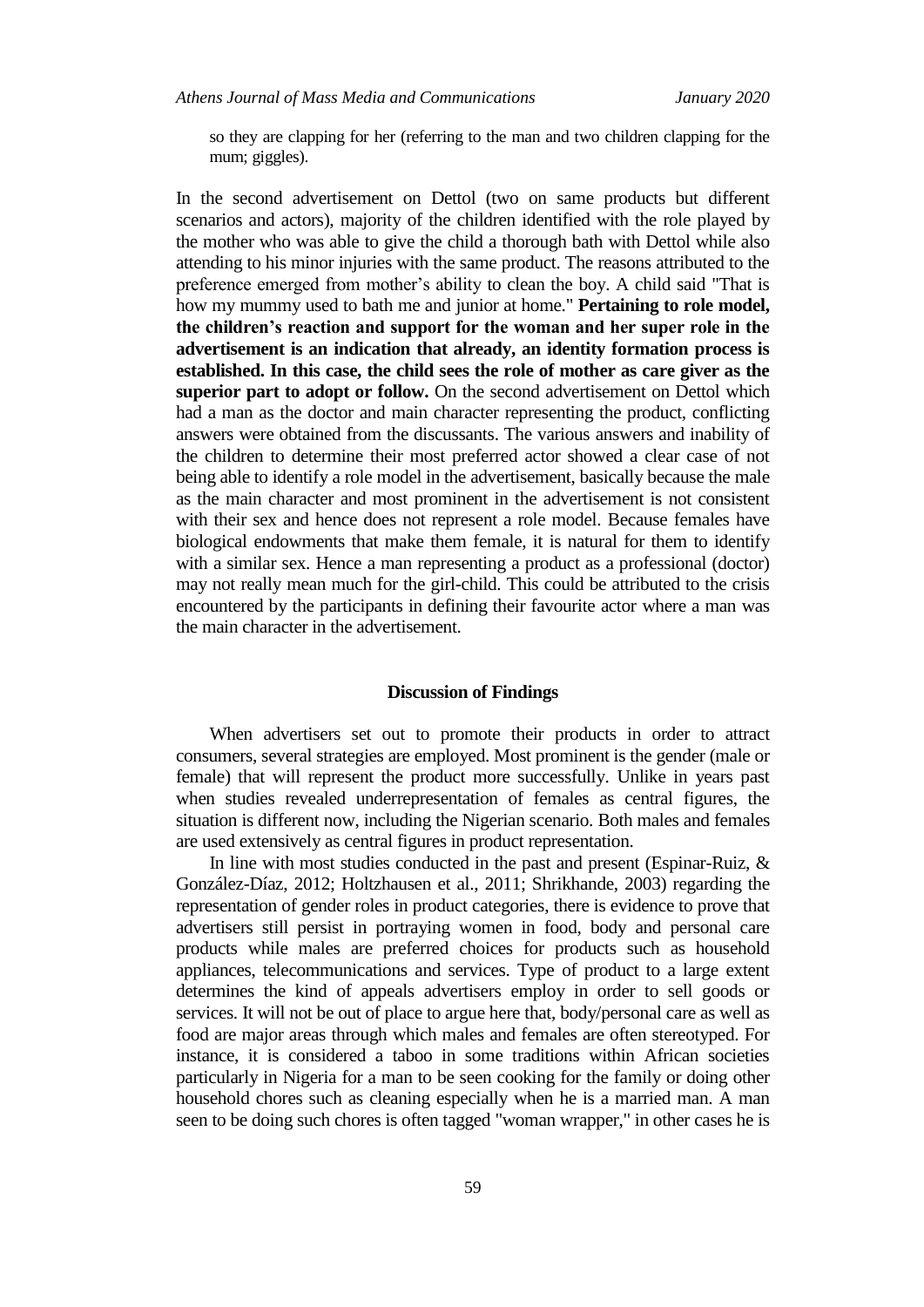said to be bewitched by the woman, or the wife is tagged as the "controlling" type who makes her husband do "woman chores." Advertisers capitalise on these stereotypes to reinforce these values, thus establishing that certain attributes must be consistent with males and others for females thereby setting the pace for gender role – play. It is no wonder that this study, like many others, has proven that women are still considered as lacking the thinking capacity to analyse and evaluate complicated products such as household appliances. As such, the role of logical thinking is assigned to men while women must concentrate on food, body and personal care that are considered less tasking and rely mostly on emotional traits like love, joy, happiness, beauty etc.

Gender stereotypes analysed in advertisements for the present study also hold that the place of the woman is the home and if outside the home, then she should be in the market or shopping centre making adequate preparation to cater for the home. In the same vein, the man is seen as the bread winner who must do the manly things such as socialising with friends outside the home at leisure joints or working. Similar findings were discovered by Ngari (2013) in his study. Needless to point out that a great difference in the portrayal of gender roles in this category still dominates television advertising even with the changing roles of women in society. One can conveniently say that advertising is not being fair to the two genders. Practical examples in today's societies show that most men take care of the home as much as most women are bread winners and sometimes work more than two jobs outside the home to keep the family going or complement the man of the house. Some women are single mothers or even unmarried who provide not just for themselves but for family and extended families and as such, have equal or even more responsibilities than the man who has been stereotypically assigned the role of the working bread winner.

In addition, most women are career working women combining their professions and family successfully to improve self, family and the society. It is therefore unrealistic to continuously emphasise the role of the woman as a mother or parent who does nothing but care for the home and family and looks good at all times to be devoured by a hardworking man. Only a few men are shown in this role even though the society in which we live is such that most men help their wives in these roles. Many studies have found support for this criticism (Ferrante, Haynes & Kingsley, 1988). In the aspect of professional career, not a single female is considered good enough to play this role as it has completely been assigned to the male folk. In a similar study by Allan and Coltrane (1996, p. 14), the authors concluded that, "even when women were pictured in a work activity, they were 12 times more likely to be shown displaying stereotypically masculine traits." One is tempted to ask, what happens to the present day society where many women are in professional careers such as doctors, lawyers, engineers, technologists etc.? The advertisements analysed revealed that even in products where women are considered major consumers such as cleaning detergents, cooking oil, body care products etc., the use of men as a doctors or in other relevant professions to convey expert information about the product persists.

This study has also shown that more women than men are portrayed as product users and decorative protagonists. This finding was studied under the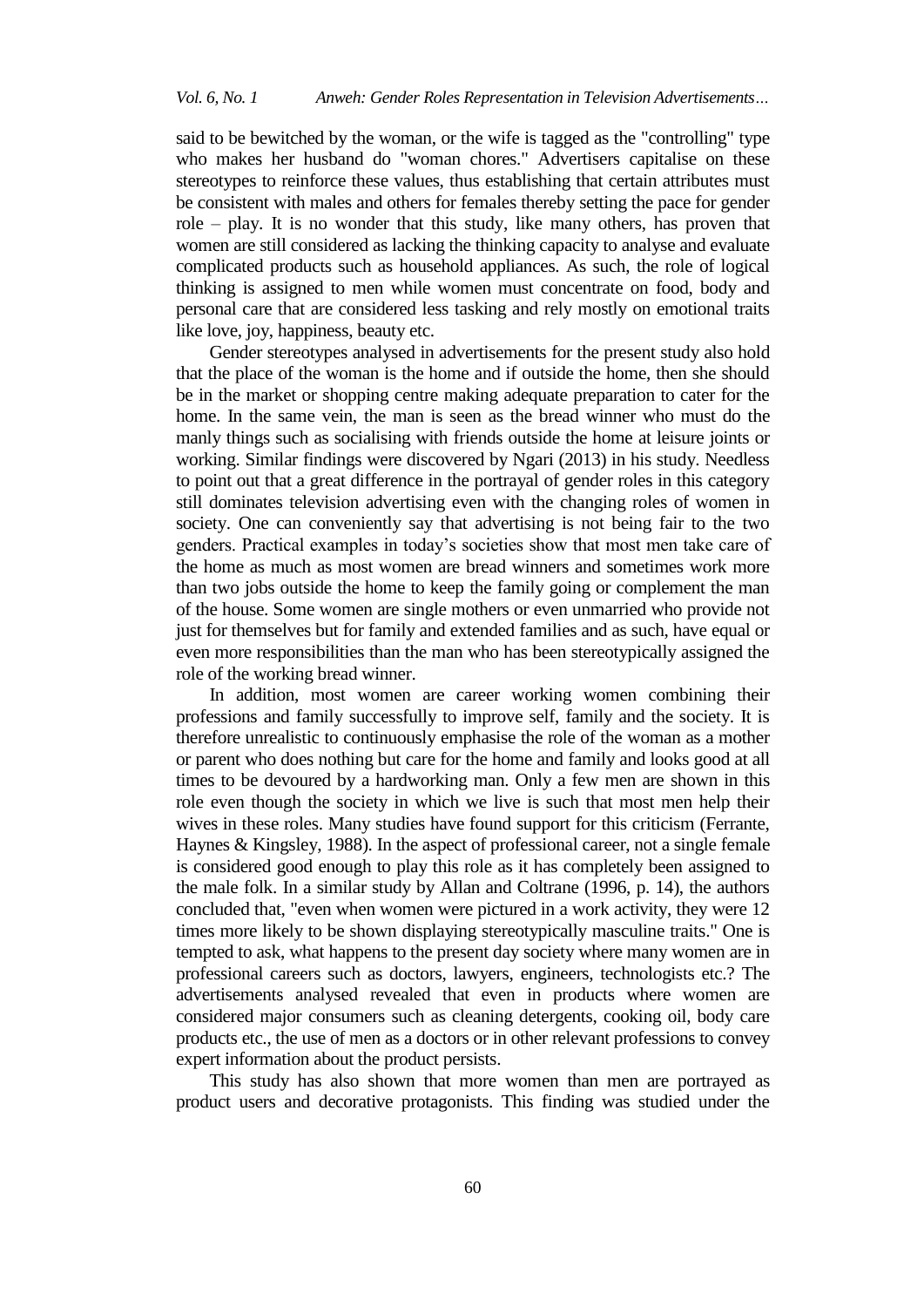mode of presentation category with three sub categories – product user, product presenter, decorative and product authority. While male central figures were preferred to show authority for the product as well as present the product, women were considered relevant only as product users and decorative objects for products. This finding is also consistent with cultural beliefs that a woman is incapable of thinking logically the way a man does and therefore, she has to rely on the man. All a woman is good at is consuming the products, but when it comes to thinking and analysing the products to determine the beneficial attributes of the product, the male is the best option. The best a woman can achieve is using her beauty or sexuality to decorate the product or service advertised.

As appropriately captured by Bandura's social learning theory that people learn by imitating the actions of others in a social context, the portrayal of images of women and men in television which is a social medium that allows for learned behaviour, can lead to learned behaviour by younger females. It is thus no wonder that findings from the focus group discussion showed majority of the female children having a preference for the super women (role model) who were able to solve noticeable problems in the studied advertisements. This leaves the observer in no doubt that when presented with options of self-identity or other choices to be made, the girl child will not hesitate to consider the images of the "effective mother" observed in television. While being an effective mother is not a crime, it would be ideal if these role models in advertisements represent divergent roles such as career or professional women, performing duties considered to be in the male domain and so on. These should give the learning child various choices of role models and enable her make informed decision about who she may want to be when the need arises.

## **Conclusion**

Arising from the findings, the study concludes that differences still exist in the representation of gender roles in television advertisements. Women are viewed as mothers and caregivers who should model for products like food and cleaning or other household chores while the males are professional career people, independent, working outside the home bread winners. The researcher believes that the persistence of these gender roles portrayal can have a negative impact on the Nigerian girl – child as a result of lack of role model figures to choose from except those conveying these traditional roles.

The study thus recommends that scholars, through incisive research articles and other relevant academic writings, should prevail on advertisers to reflect the changing roles of males and females in societies in the promotion of their products and services. This would provide options to young girls in need of role models for identity formation. It is also imperative for government to encourage favourable laws and legislations favouring women. Such laws will discourage television programmers as well as advertising regulatory bodies from allowing unfavourable images of women in advertisements on television.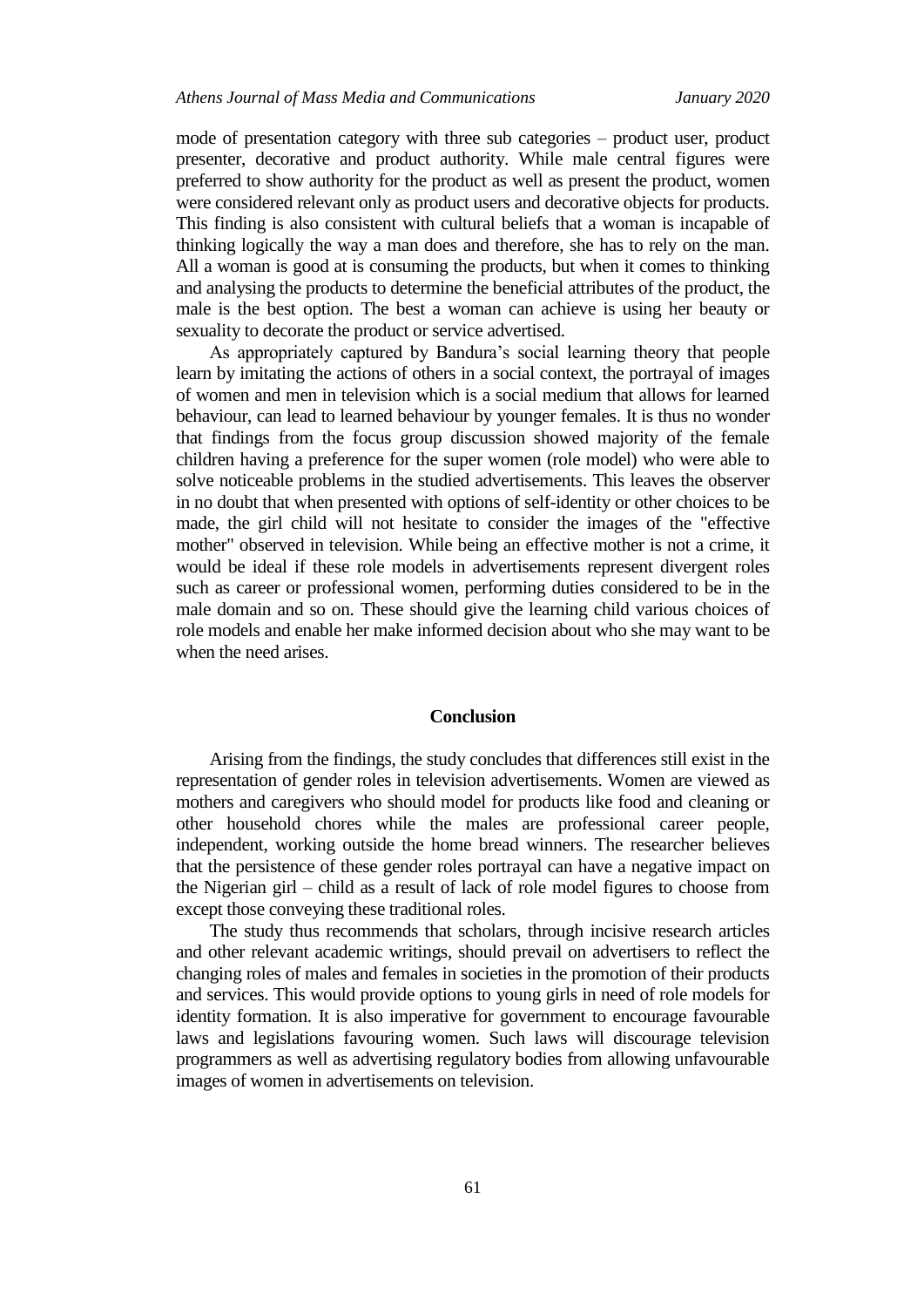*Vol. 6, No. 1 Anweh: Gender Roles Representation in Television Advertisements…*

We believe that this study by its findings has contributed to the body of knowledge and literature by uncovering that in Nigeria, gender roles portrayal in television advertisements still emphasise traditional roles in line with findings from some countries and divergent from others which see advertisements in other countries as representing the current image of males and females in society. Notable also is the fact that little or no literature exists in Nigeria showing studies relating to analysis of contents of advertisements in television to establish the portrayal of gender roles. This study has therefore contributed to this area in addition to showing that emphasis on traditional stereotyped roles can lead to lack of role models thus hindering the girl - child from realising her potentials.

#### References

- Alan, K., & Coltrane, S. (1996). Gender displaying television commercials: A comparative study of television commercials in the 1950s and 1980s. *Sex Roles*, *35*(3/4), 185-201.
- Ali, B., Ali, R., Kumar, D., Hafeez, M. H., & Ghufran, B. (2012). Gender role portrayal in television advertisement: Evidence from Pakistan. *Information Management and Business Review*, *4*(6), 340-351.
- Ali, S., & Shahwar, D. (2011). Men, women and TV Ads: The representation of men and women in the advertisements of Pakistani electronic media. *Journal of Media and Communication Studies*, *3*(4), 151-159.
- Bretl, D. J., & Cantor, J. (1988). The portrayal of men and women in US television commercials: A recent content analysis and trends over 15 years. *Sex Roles*, *18*(9-10), 595-609.
- Brodolini, F. G., Giomi, E. G., Sansonetti, S., & Tota, A. L. (2013). *Women and girls as subjects of media's attention and advertisement campaigns: The situation in Europe, best practices and legislations*. European Union: Policy Department C: Citizens᾽ Rights and Constitutional Affair. Retrieved from https://ces.to/aUAjwZ.
- Chalabaev, A., Sarrazin, P., Fontayne, P., Boich᾽e, J., & Cl᾽ement-Guillotin, C. (2013). The influence of sex stereotypes and gender roles on participation and performance in sport and exercise: Review and future directions. *Psychology of Sport and Exercise*, *14*(2), 136-144.
- Collis, J., & Hussey, R. (2013). *Business research: A practical guide for undergraduate and postgraduate students*. London: Macmillan International Higher Education.
- Dilogini, K., & Shivany, S. (2015). Television Advertisements and Children's Behaviour: Parents' Experience base Study in the Post-War Context. *Global Journal of Management and Business Research*: *E Marketing*, *15*(4), 1-12.
- DiSalvatore, E. (2010). *Portrayal of women in advertising*. Retrieved from https://ces.to/ bNuNU8.
- Eisend, M. (2010). A meta-analysis of gender roles in advertising. *Journal of the Academy of Marketing Science*, *38*, 418-440.
- Espinar-Ruiz, E., & González-Díaz, C. (2012). Gender portrayals in food commercials: A content analysis of Spanish television advertisements. *Observatorio (OBS) Journal*, *6*(4), 109-126.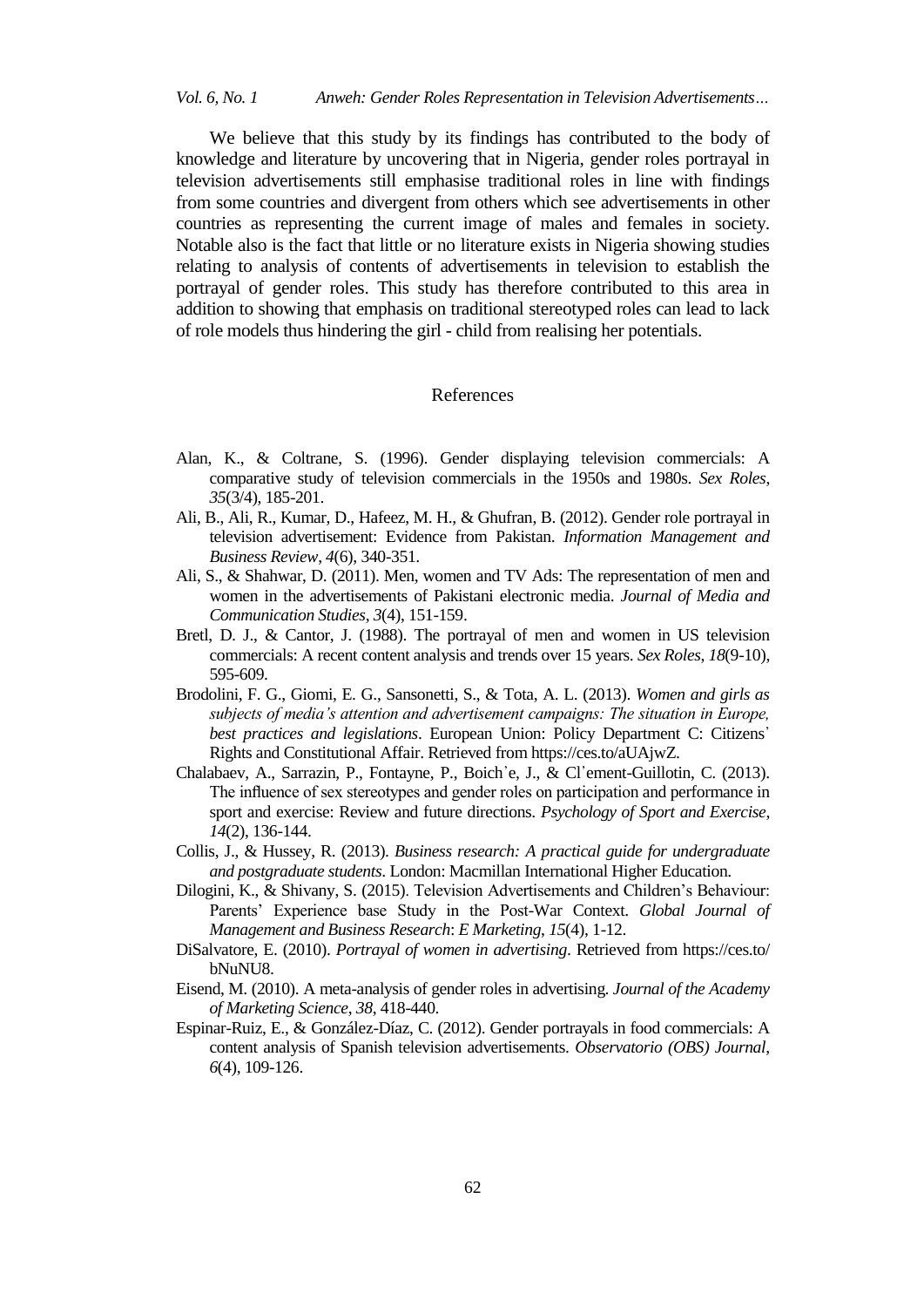- Espinosa, D. (2010). *Gender roles in the media and debunking society's stereotypes: Glee as a Pop-culture reflection*. Master dissertation, Winona State University. Retrieved from https://ces.to/ZN4Fpb.
- Ferrante, C. L., Haynes, A. M., & Kingsley, S. M. (1988). Image of women in television advertising. *Journal of Broadcasting and Electronic Media*, *3*(2), 231-237.
- Fredrickson, B. L., & Roberts, T. (1997). Objectification theory: toward understanding women's lived experiences and mental health risks. P*sychology of Women Quarterly*, *21*, 173-206.
- Gallagher, M. (2005). *More women in the media: The way forward*. Report of the global Media Monitoring Project.
- George, J., & Uhlenbrock, M. (2010). *Effects of advertisements on perceptions of women's leadership*. Retrieved from https://ces.to/AtPXGQ.
- Groesz, L. M., Levine, M. P., & Murnen, S. K. (2002). The effect of experimental presentation of thin media images on body satisfaction: A meta-analytic review. *International Journal of Eating Disorders*, *31*, 1-16.
- Gunter, B. (1995). *Television and gender representation*. London: John Libbe.
- Harper, B., & Tiggemann, M. (2007). The effect of thin ideal media images on women's self-objectification, mood, and body image. DOI:10.1007/s11199-007-9379-x.
- Holtzhausen, T., Jordaan, Y., & North, E. J. (2011). The portrayal of women in South African television commercials. *Southern African Business Review*, *15*(3), 162-173.
- Ibroscheva, E. (2007). Caught between East and West? Portrayals of gender in Bulgarian television advertisements. *Sex Roles*, *57*, 409-418.
- Khandai, S., & Agrawal, B. (2012). Impact of Television commercials upon: The Purchase behaviour of Urban Indian children. *International Journal of Marketing and Technology*, *2*(4), 72-91.
- Krippendorff, K. (2004). Reliability in Content Analysis: Some Common Misconceptions and Recommendations. *Human Communication Research*, *30*(3), 411-433*.*
- Nabavi, R. T. (2012). *Bandura's social learning theory & social cognitive learning theor*y. Retrieved from https://ces.to/xDxvXN.
- Kimmel, M. (2008). *Guyland*. New York: Harper Collins Publishers.
- Kotler, P. (2003). *Kellogg on advertising and media*. Hoboken: NJ John Wiley.
- Lafky, S., & Duffy, M. (1996). Looking through gendered lenses: Female stereotyping in advertisements and gender role expectations. *Journalism & Mass Communication Quarterly*, *73*, 379-388.
- Macnamara, J. R. (2005). Media content analysis: Its uses, benefits and best practice methodology. *Asia-Pacific Public Relations Journal*, *6*(1), 1-34.
- McClure, L. (1999). Wimpy boys and macho girls: Gender equity at the crossroads. *The English Journal*, *88*, 78-82.
- Miller, T. (2003). *Critical concepts in media and cultural studies*. London: Routledge.
- Moorthi, Y. L. R., Subhadip, R., & Pansari, A. (2014). *The changing roles portrayed by women in Indian advertisements: A longitudinal content analysis*. Indian Institute of Management, Bangalore. Working Paper No.: 446.
- Moriarty, S. Mitchell, N., and Wells, W. (2009) *Advertising: principles and practice, Upper Saddle River*. New Jersey: Pearson Education Inc.
- Mwangi, M. W. (1996). Gender roles portrayed in Kenyan television commercials. *Sex Roles*, *34*(3-4), 205-214.
- Nassif, A., & Gunter, B. (2008). Gender representation in television advertisements in Britain and Saudi Arabia. *Sex Roles*, *58*, 752-760.
- Newman, B. M., & Newman, P. R. (2007). *Theories of human development*. Lawrence Erlbaum.